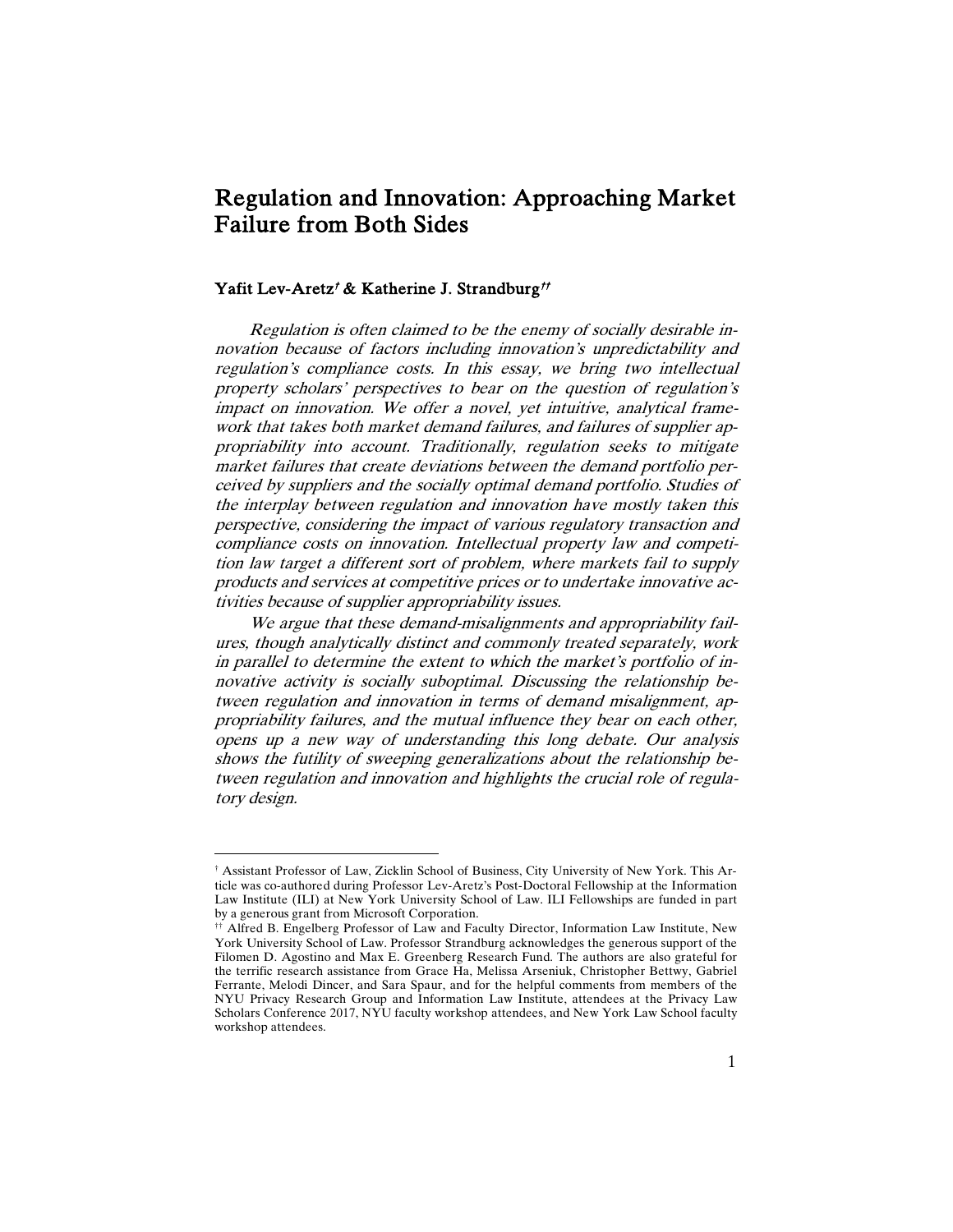## Yale Journal on Regulation Bulletin Vol. 38:1 2020

#### I. Introduction

From pharmaceuticals<sup>1</sup> and environmental markets<sup>2</sup> to DNA testing<sup>3</sup> and big tech,<sup>4</sup> the argument that regulation can "stifle" innovation has a long pedigree. Simply put, regulation is said to inhibit innovation by limiting potentially innovative paths and/or increasing innovation costs. As we claim in this Essay, however, the current popular debate around the interplay between regulation and innovation has suffered from much oversimplification. We hope to offer some careful unpacking to understand the relationship between regulation and innovation in broader, yet contextualized, terms.

To do this, we must first step back to consider the goals of classical regulation on the one hand, and of intellectual property (and to some extent competition law) on the other hand. The social benefits ascribed to competitive markets result from the assumption that consumer demand will induce suppliers to produce a socially beneficial portfolio of goods and services at competitive prices.<sup>5</sup> The same assumptions underlie our reliance on markets to induce socially valuable innovation, since investments in innovation also are premised on perceptions of consumer demand.<sup>6</sup> Of course, these assumptions sometimes fail. Through regulation, intellectual property law and competition law aim to address such failures. In this Essay, we explore the interplay between regulation and innovation by bringing traditional regulation together with intellectual property and competition law. In doing so, we clarify the interplay between them and add nuance to the currently oversimplified regulationinnovation debate.

Specifically, we do so by making an intuitive, yet underexplored, conceptual differentiation: regulation addresses misaligned market demand signals on the demand-side, while intellectual property and competition laws mitigate "failures of appropriability" on the supply-side. Misaligned market demand signals arise, for example, from externalities or information asymmetries and are the classic justifications for regulation. Traditionally, regulation in areas such as health and safety or environ-

<sup>&</sup>lt;sup>1</sup> RICHARD ALLEN EPSTEIN, OVERDOSE: HOW EXCESSIVE GOVERNMENT REGULATION STIFLES PHARMACEUTICAL INNOVATION (2006).

 $<sup>2</sup>$  Susse Georg, Regulating the Environment: Changing from Constraint to Gentle Coercion, 3</sup> BUS. STRATEGY & THE ENV'T, Jan. 1994, at 11-20.

Derek Khanna, Regulations Stifle Innovation, THE HILL (Sept. 15, 2015), https://thehill.com/blogs/congress-blog/technology/253625-regulations-stifle-innovation

 $^{4}$  Tom Relihan, Will Regulating Big Tech Stifle Innovation?, MIT IDEAS MADE TO MATTER (Sept. 27, 2018) https://mitsloan.mit.edu/ideas-made-to-matter/will-regulating-big-tech-stifleinnovation [https://perma.cc/Q3SD-EUSV].

 $5$  See Kenneth G. Elzinga, The Goals of Antitrust: Other than Competition and Efficiency, What Else Counts?, 125 U. PA. L. REV 1191, 1194 (1977).

<sup>&</sup>lt;sup>6</sup> See David J. Teece, Business Models, Business Strategy and Innovation, 43 LONG RANGE PLAN. 172, 176 (2010).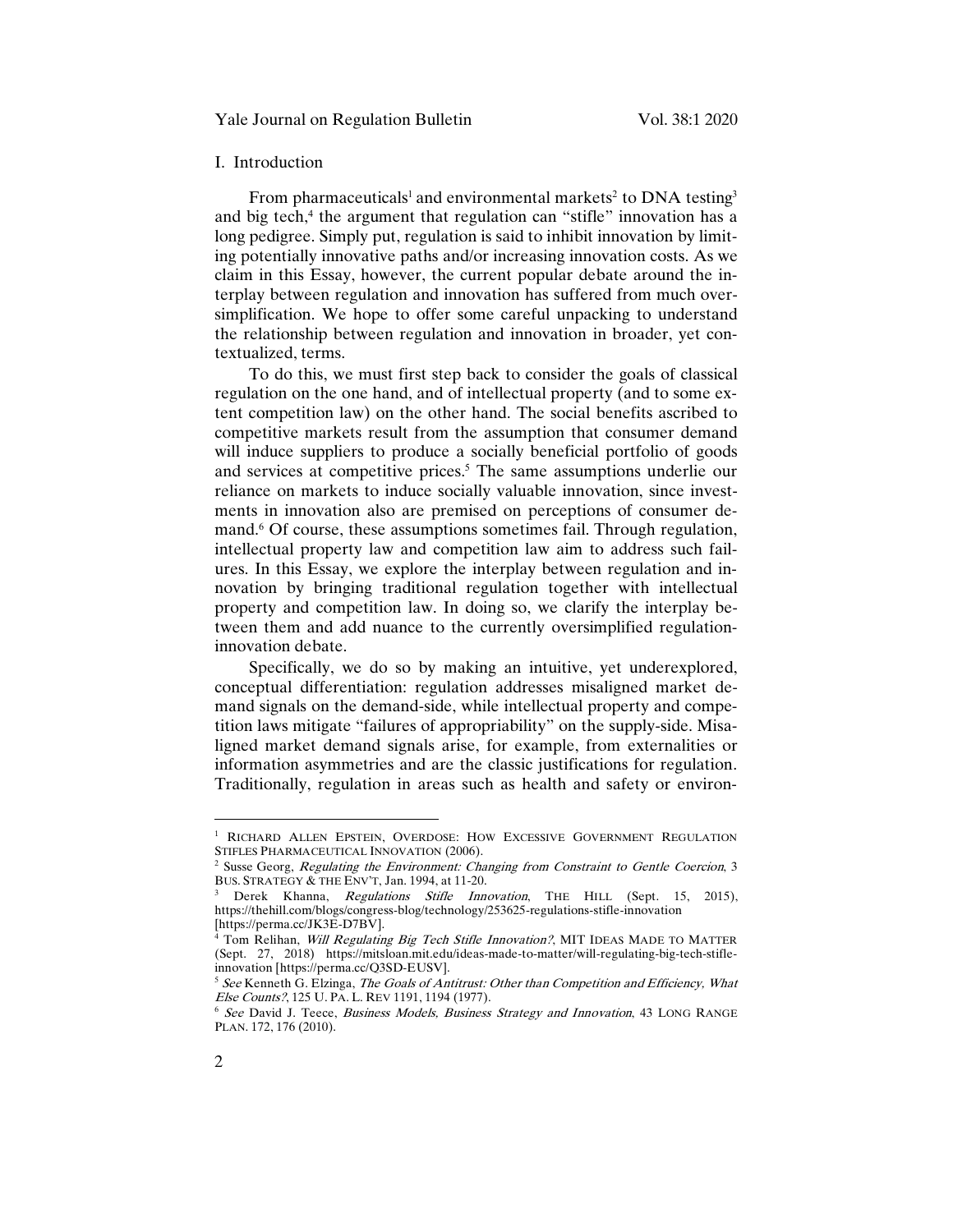mental protection, seek to mitigate misaligned market demands, which are understood as deviations between the demand portfolio perceived by suppliers and the socially optimal portfolio of demand for goods and services.<sup>7</sup> Regulation can tackle this problem either by communicating socially preferred demand directly to suppliers or by attempting to realign the consumer demand expressed in the market. Either approach can be implemented using a menu of regulatory tools that includes mandates, incentives, grants, and so forth.

Unlike regulation that tackles demand-side issues, intellectual property law and competition law both target a different sort of problem–one of failed supply. Markets sometimes fail to supply products and services at competitive prices–or to undertake innovative activities–even when suppliers can perfectly perceive consumer demand for them. These failures, which we term "failures of appropriability," are due to either freerider problems or barriers to entry, which have been the focus of innovation policy and intellectual property doctrine.

Free-rider problems arise when innovators, who have invested in new technologies or other creative outputs, are threatened by the possibility that competitors will "freeride" on their efforts.<sup>8</sup> Because competitors can copy, rather than invest in creative activities, they can afford to offer lower prices. Innovators are then forced to match those prices, which results in them being unable to recoup their creative investments. Anticipating this sequence of events, potential innovators will be deterred from investing in innovative activities.<sup>9</sup> Intellectual property provides a degree of market exclusivity for a limited period of time to address potential "freeriding" by competitors.<sup>10</sup>

While intellectual property is designed to address potentially higher costs of entry for first entrants, competition law attempts to deal with the opposite concern: higher costs of entry for later entrants. Barriers to entry deter latecomers from competing and capitalizing on follow-on inno-

 $<sup>7</sup>$  The term "regulation" has both broad and narrow usages. The broad approach groups together</sup> all statutory interventions that interfere with or limit market players' behaviors. Some have debated, for example, whether intellectual property should be deemed "regulation" or "property." The narrow approach looks at regulation as addressing failures in market demand. Here we use "regulation" in this narrow sense, which we believe encompasses its most commonly understood meaning. Of course, regulations can be designed in many ways, some of which are sometimes called "demand-side" regulations, because they attempt to shift consumer demand, and others are sometimes called "supply-side" regulations because they target suppliers. Our definition focuses on the source of the problem in scenarios where there is socially sub-optimal perceived demand. As such, the definition is agnostic towards the best approach to regulatory design, which we presume will depend on the specifics of any given scenario.

<sup>&</sup>lt;sup>8</sup> See Garrett Hardin, The Tragedy of the Commons, 162 SCIENCE 1243, 1246 (1968) (referring to the "free-rider problem" as "the tragedy of the commons").

<sup>&</sup>lt;sup>9</sup> See Marshall A. Leaffer, Protecting United States Intellectual Property Abroad: Toward a New Multilateralism, 76 IOWA L. REV. 273, 279 (1991).

 $10$  See, e.g., Richard A. Posner, Antitrust in the New Economy, 68 ANTITRUST L.J. 925, 927 (2001) ("Without legal protection, the creator of intellectual property may be unable to recoup his investment, because competitors can free ride on it.").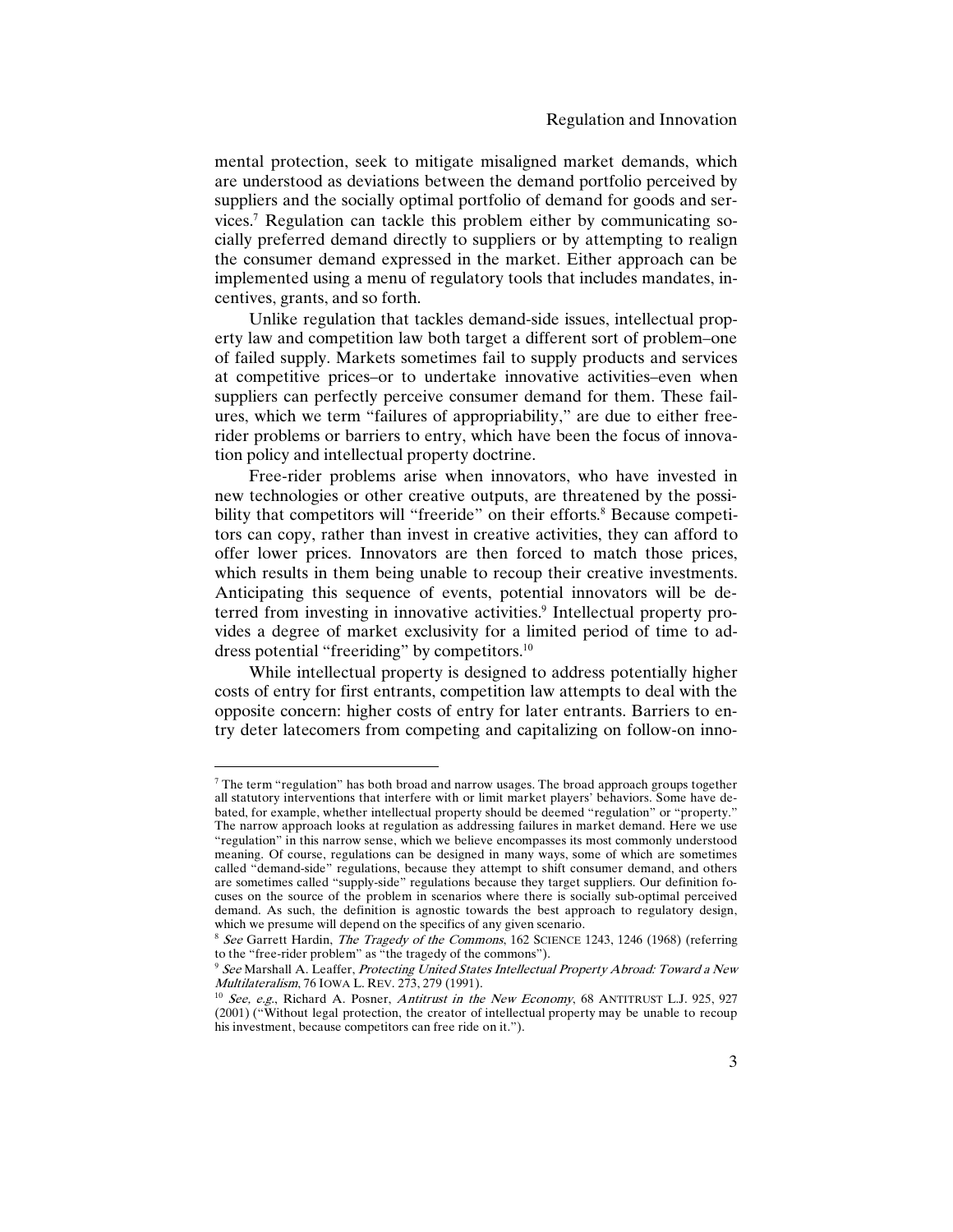vation in a market dominated by incumbents.<sup>11</sup> Barriers to entry in this context refer to structural economic disadvantages faced by some entrants but not others.<sup>12</sup> Competition law aims to address barriers to entry of this sort because they are associated with anti-competitive behavior and monopolization.<sup>13</sup>

Our claim is that regulation and intellectual property/competition law, though analytically distinct and commonly treated separately, work in parallel and in combination to determine the extent to which the market's portfolio of innovative activity is socially sub-optimal. Despite this interplay, the regulatory literature, including the literature on regulation and innovation, has paid little attention to "failures of appropriability,"<sup>14</sup> effectively assuming that intellectual property law operates independently to resolve them.<sup>15</sup> We offer a novel paradigm from two intellectual property scholars' perspective to bear on the question of regulation's impact on innovation. Discussing the relationship between regulation and innovation in terms of demand misalignment, appropriability failures, and the mutual influence they bear on each other, opens up a new way of understanding this long debate.

We begin, in Part II, by framing the controversy as presented in the regulation-innovation debate and highlighting weaknesses in current approaches. In Part III, we outline the roles of (i) traditional regulation and (ii) intellectual property and competition law in terms of the market failures they are designed to address. In Part IV we consider the effects of regulation on realigned demand, both directly and in terms of overall reduction in innovation. Finally, in Part V, we bring everything together by looking at the mutual influence of regulation and innovation policy on each other from the perspective of misaligned demand signals and appropriability failures. We close with a conclusion.

 $11$  See generally David L. White, Shaping Antitrust Enforcement: Greater Emphasis on Barriers to Entry, 1989 B.Y.U. L. REV. 823, 823 (1989).

<sup>&</sup>lt;sup>12</sup> See, e.g., R. S. Khemani & D. M. Shapiro, Barriers to Entry, OECD GLOSSARY OF INDUSTRIAL ORGANISATION ECONOMICS AND COMPETITION LAW 13-14 (1990), http://www.oecd.org/regreform/sectors/2376087.pdf [https://perma.cc/N8AL-ST7Y].

<sup>&</sup>lt;sup>13</sup> Interestingly, the free-rider problem can also be viewed through a barrier-to-entry lens. The free-rider problem occurs because first entrants face higher costs than later entrants. This sort of barrier to first entry is essentially the reverse of the standard barrier to later entry. Both sorts of barriers to entry tip the playing field away from a competitive market in which all potential entrants face similar costs and entry conditions. One advantage of conceptualizing intellectual property law and competition law as responding to tilts in directions away from a level playing field is that it becomes easier to see how free-riding concerns can be canceled out–and even overcorrected for–by barriers to entry for follow-up innovators.

<sup>&</sup>lt;sup>14</sup> The converse is also true. The IP and innovation policy literature mostly ignores the possibility that market demand for innovative activity might be misaligned with social welfare except in discussions of technology transfer and the relationship between IP and government-funded science.

<sup>&</sup>lt;sup>15</sup> Puzzlingly, the existing literature on the interplay between regulation and innovation is largely lacking in contributions from intellectual property scholars.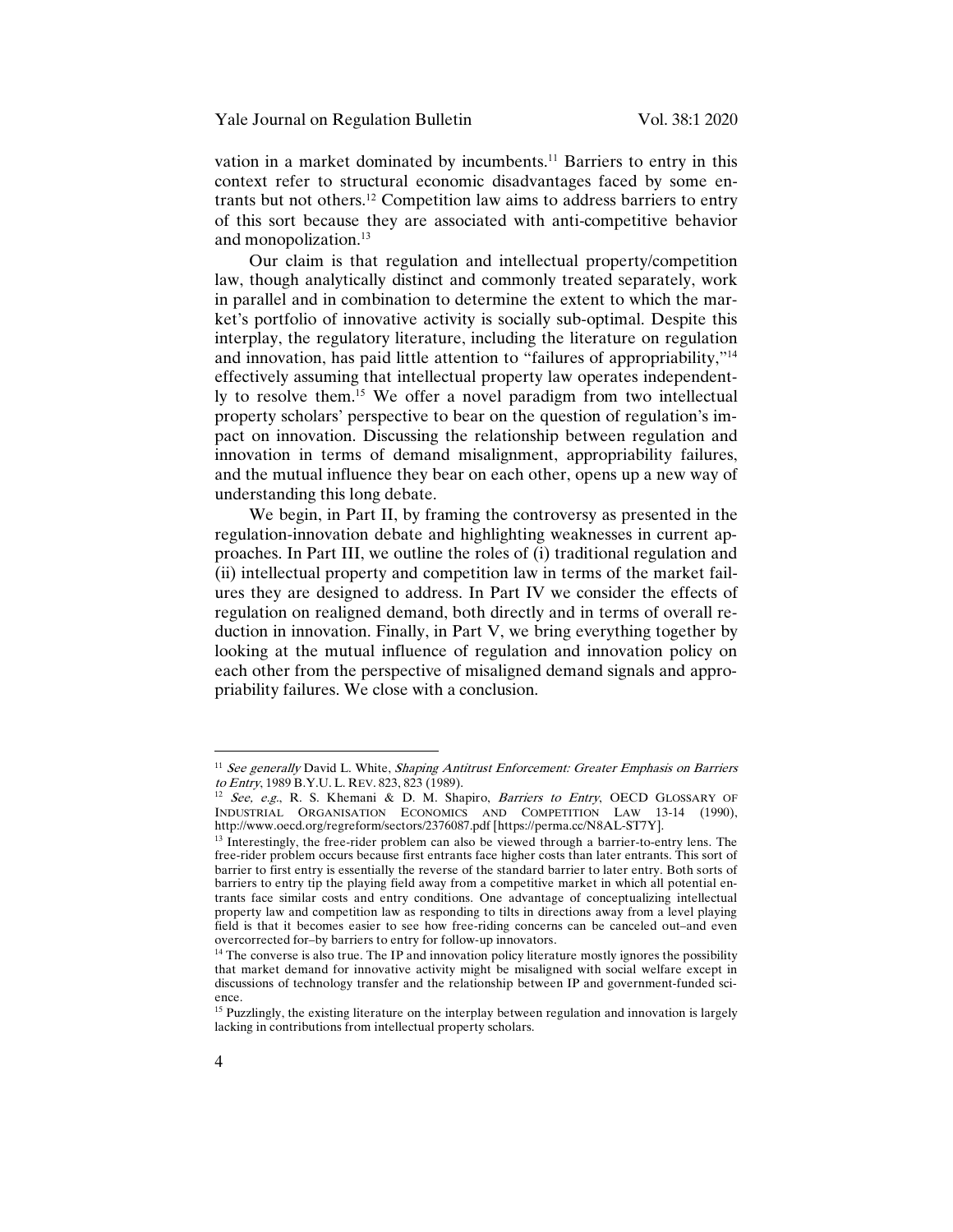#### II. Framing the Regulation-Innovation Debate

The contention that regulation will stifle innovation is hardly new; it is a trope that surfaces regularly in response to proposals to regulate technology and has provoked a longstanding and politically contentious policy debate. The academic literature on the interplay between regulation and innovation focuses primarily on a few topics, most notably environmental regulation.16 Much of this literature is empirical and the outcomes depend to some extent on the methodologies and metrics for innovation that are used. The majority view, to the extent that one exists, is that the net impact of regulation on innovation depends largely on regulatory design, with commentators suggesting a variety of design factors that are likely to affect the outcome.<sup>17</sup>

For example, one of the most extensive strands of empirical literature addressing the relationship between innovation and regulation focuses on the well-known Porter Hypothesis, which claims that "if properly designed, environmental regulations can lead to 'innovation offsets' that will not only improve environmental performance, but also partially—and sometimes more than fully—offset the additional cost of regulation."18 Commentators have described the Porter Hypothesis as having strong and weak forms. The weak form asserts that regulation often triggers innovation, especially through means of compliance,<sup>19</sup> while the strong version asserts that the benefits that accrue to firms from this innovation often offset the costs they bear from regulation.<sup>20</sup> A recent review of empirical studies found consistent support for the weak version– namely that firms respond to regulation by innovating–but less clarity about the strong version.<sup>21</sup> While older studies tended to push against the strong version, several more recent studies–some of which took account of dynamic effects and changing market conditions–favored it.22 Im-

<sup>&</sup>lt;sup>16</sup> E.g., INNOVATION-ORIENTED ENVIRONMENTAL REGULATION: THEORETICAL APPROACHES AND EMPIRICAL ANALYSIS (Jens Hemmelskamp, Klaus Rennings & Fabio Leone eds., 2000); Adam B. Jaffe & Karen Palmer, *Environmental Regulation and Innovation: A Panel Data* Study, 79 REV. ECON. & STAT. 610 (1997); Wesley A. Magat, The Effects of Environmental Regulation on Innovation, 43 L. & CONTEMP. PROBS. 4 (1979).

 $17$  See, e.g., Luke A. Stewart, INST. MED. COMM. ON PATIENT SAFETY & HEALTH IT, THE IMPACT OF REGULATION ON INNOVATION IN THE UNITED STATES: A CROSS-INDUSTRY LITERATURE REVIEW, 7-8, 21-23 (2010); Stefan Ambec et al., The Porter Hypothesis at 20: Can Environmental Regulation Enhance Innovation and Competitiveness?, 7 REV. ENVTL. ECON. AND POL'Y 1, 8-10 (2013).

<sup>&</sup>lt;sup>18</sup> Ambec et al., *supra* note 17, at 3-4; see also Michael E. Porter & Claas van der Linde, Toward a New Conception of the Environment-Competitiveness Relationship, 9 J. ECON. PERSP. 97 (1995).

 $19$  In other words, regulation motivates innovation when businesses and individuals attempt to make compliance feasible, more efficient, and/or less costly.

 $^{20}$  Ambec et al., *supra* note 17, at 5.

<sup>&</sup>lt;sup>21</sup> Ambec et al., *supra* note 17, at 9-10.

<sup>&</sup>lt;sup>22</sup> See, e.g., Jung-Ah Hwang & Yeonbae Kim, Effects of Environmental Regulations on Trade Flow in Manufacturing Sectors: Comparison of Static and Dynamic Effects of Environmental Regulations, 26 BUS. STRATEGY & THE ENV'T 688, 699 (2017); Paul Lanoie, Michel Patry &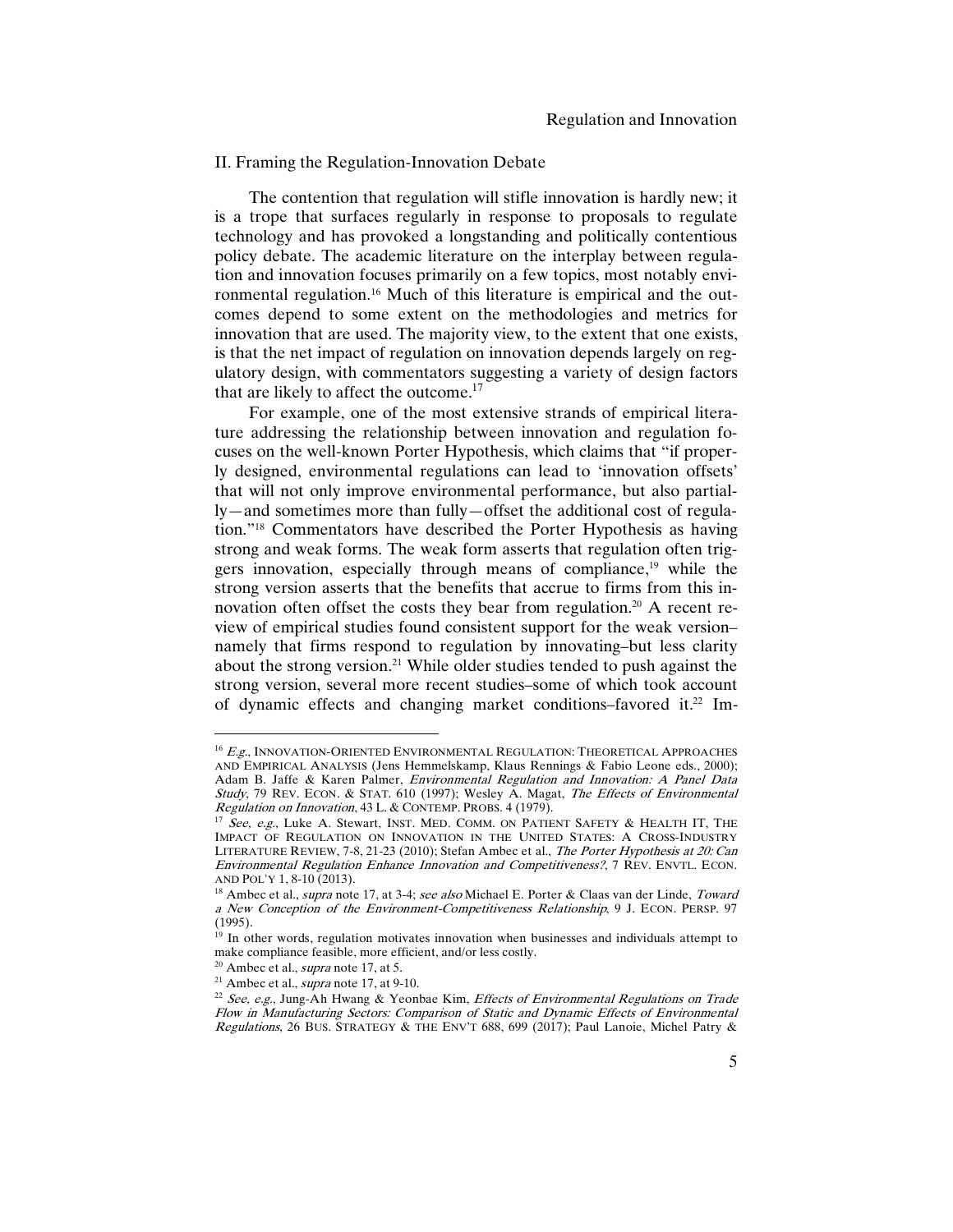portantly, the Porter Hypothesis and its tests do not address the net social welfare effects of regulation. Where the strong version of the Porter Hypothesis holds, it is plausible that the regulation is socially beneficial overall (though one could imagine counterexamples). Even if the strong version does not hold, however, a regulation may be justified from a social perspective by creating social benefits to more than offset the compliance costs to firms.23

One novel theoretical framework for analyzing the interplay between regulation and innovation builds on Richard Stewart's seminal article from 1981.<sup>24</sup> Stewart's framework draws a distinction between "market innovation" and "social innovation." The article defines "market innovation" in terms of "new products and processes" that "increase productivity as measured by traditional national income accounting" or "create benefits that firms can capture through the sale of goods and services in the market."25 "Social innovation" is defined as "product or process innovations that create social benefits, such as cleaner air, that firms cannot directly capture through market sales."26 Stewart argues that regulations may adversely affect "market innovation" by imposing technical constraints, forcing firms to make expenditures to comply, creating ex ante uncertainty as to whether innovations will meet regulatory requirements, and introducing delay associated with determining whether new products and processes meet such requirements.27 He argues that "government, rather than the market, ordinarily must provide incentives for regulated firms to undertake investment necessary to generate social innovation" and critiques command-and-control approaches to regulation for failing to successfully incentivize social innovation.<sup>28</sup> Stewart's marketsocial innovation framework has been adopted by a number of later scholars.<sup>29</sup>

Though Stewart's distinction between "market innovation" and "social innovation" highlights important aspects of the relationship between innovation and regulation, we think that attempts to actually categorize innovations within this framework or to judge a regulatory scheme in

Richard Lajeunesse, *Environmental Regulation and Productivity: Testing the Porter Hypothesis*, 30 J. PRODUCTIVITY ANALYSIS 121, 128 (2008).

<sup>&</sup>lt;sup>23</sup> Innovations that reduce the costs of compliance are generally socially beneficial once a regulation is in place. Of course, it is always possible that a regulation is badly designed, so that the costs of even the most efficient forms of compliance outweigh its benefits. Compliance with welldesigned regulation is socially beneficial, however, even if it creates new costs, because the regulation addresses market failures that are also associated with social costs. As long as the regulation is well-designed, innovations that reduce compliance costs are also socially beneficial.<br><sup>24</sup> Richard Stewart, *Regulation, Innovation, and Administrative Law: A Conceptual Framework*,

<sup>69</sup> CALIF. L. REV. 1256 (1981).<br><sup>25</sup> *Id.* at 1261.

<sup>&</sup>lt;sup>26</sup> *Id.* at 1279.<br><sup>27</sup> *Id.* at 1281.<br><sup>28</sup> *Id.* 

<sup>&</sup>lt;sup>29</sup> See, e.g., Tal Z. Zarsky, The Privacy-Innovation Conundrum, 19 LEWIS & CLARK L. REV. 115, 126 (2015).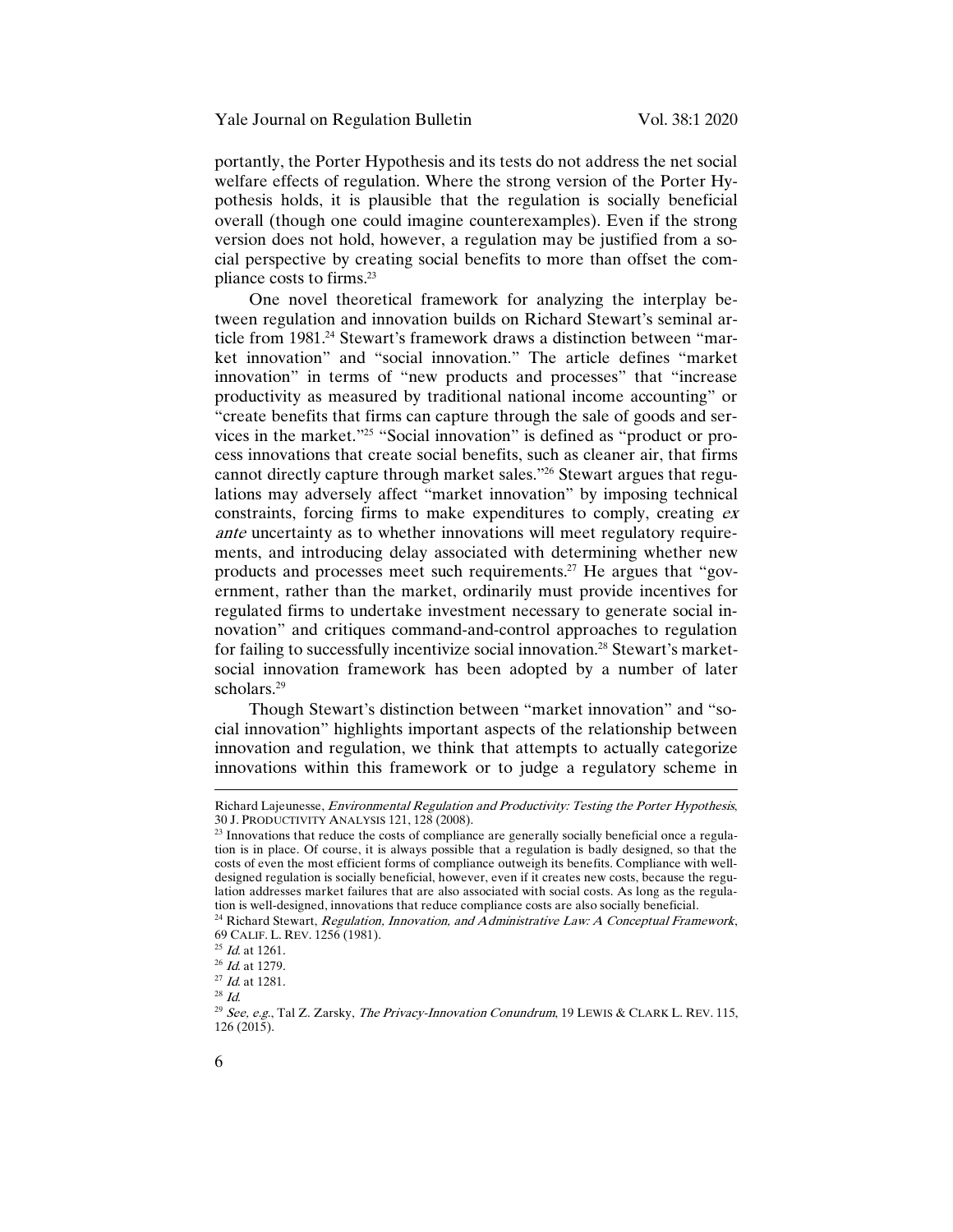terms of its production of "social innovation" will be confusing and potentially misleading. As Stewart explicitly recognized, "[a] given innovation may confer both market and social benefits."30 This point tends to fall by the wayside in later analyses, but it is crucial because nearly every innovation produced by market actors will have both "market" and "social" benefits.

Barring complete government subsidy, we cannot expect firms–who are creatures of the market, after all–to undertake any innovative activity unless they anticipate at least some market benefits. Thus, firms will never engage in purely "social" innovation. To induce firms to engage in this sort of innovation, a regulation must somehow create capturable benefits, thus transforming the innovation, at least in part, into a market innovation. On the flip side, while some purely market innovations may exist, the standard understanding is that innovation, by its very nature, is likely to create positive externalities or "spillovers."31 And while intellectual property aims to allow innovators to capture enough returns to cover their costs, intellectual property rights are capped so that downstream innovators (and society) can benefit from any remaining spillovers. The bottom line is that the vast majority of innovations produced by firms will create some benefits captured by firms and some benefits that spill over to society. Classifying them as either "market innovations" or "social innovations" is either impossible or meaningless.

Beyond this, the classification of innovations as "social" because they "create social benefits, such as cleaner air, that firms cannot directly capture through market sales" is inadequate if regulation is to be judged by how much it induces "social innovation" without suppressing "market innovation." The definition is problematic for several reasons. For one, producing "social innovation" is not the only defensible justification for regulation. Stewart's article describes the "basic justification for environmental, health, and safety regulation" as "preventing or reducing harmful spillovers or externalities such as pollution generated by producers and consumers in a market economy," while "social innovation" is essentially defined as innovation that reduces this sort of externality.<sup>32</sup>

Regulations might be justified by other sorts of market failures, especially outside of the environmental arena. Collective action problems can hinder the achievement of positive social goals even when there are no negative externalities to counteract. Perhaps more controversially, in

<sup>&</sup>lt;sup>30</sup> *Id.* at 1279.

<sup>31</sup> See, e.g., Brett M. Frischmann & Mark A. Lemley, Spillovers, 107 COLUM. L. REV. 257, 259 (2007); Zachary Liscow & Quentin Karpilow, *Innovation Snowballing and Climate Law*, 95 WASH. U. L. REV. 387, 389-90 (2017). ("Economic analysts agree that, for innovations that could exacerbate or mitigate a social harm, there are two potential reasons for government intervention. First, since society benefits from innovation to a greater extent than innovators themselves capture (partly because not all ideas can be patented), innovators produce positive "externalities" for society.").

 $32$  Stewart, *supra* note 24, at 1263.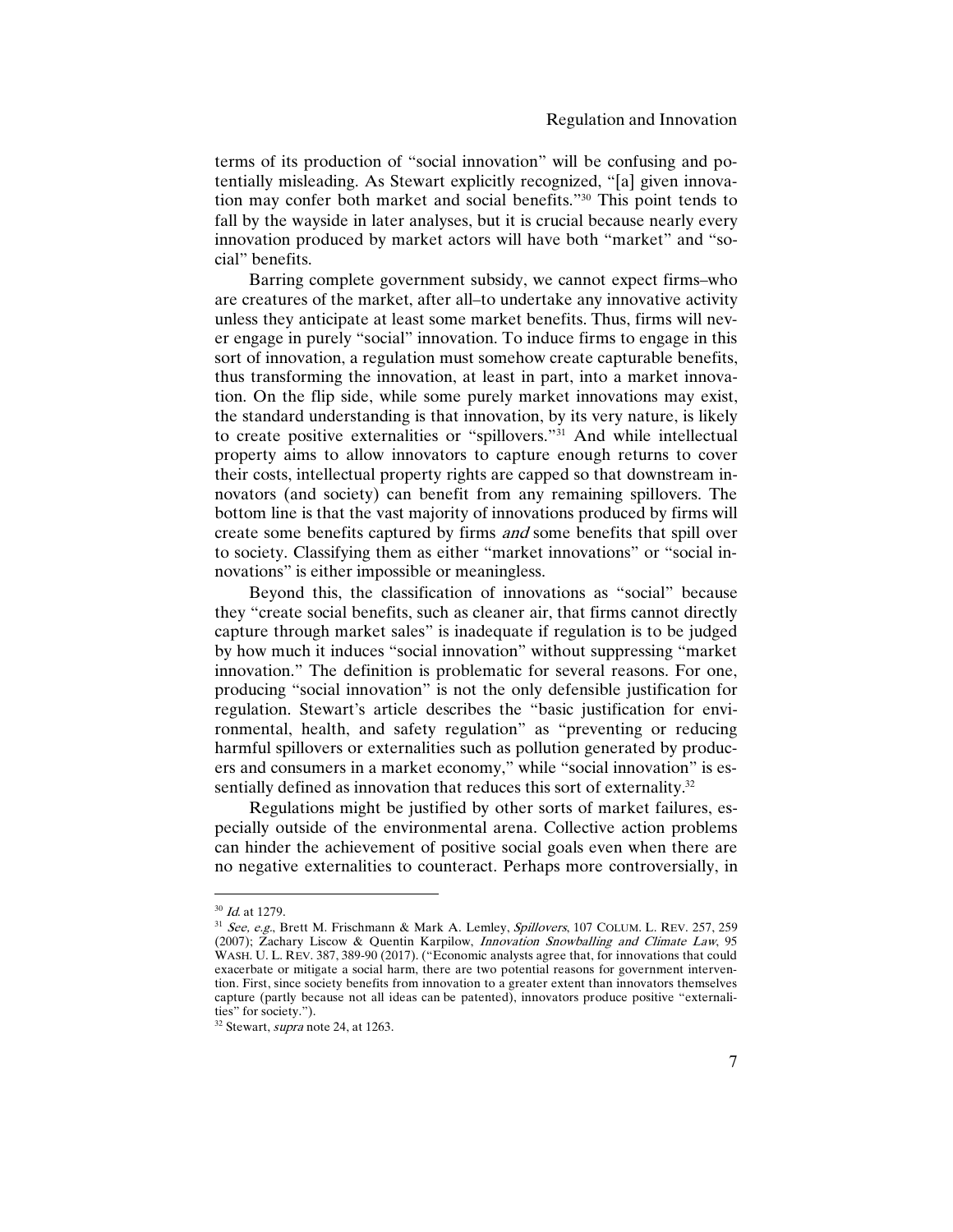the context of privacy regulation, regulations often aim to correct market failures that are not naturally characterized in terms of externalities of any sort. Consumer protection regulations are often designed to counteract information asymmetries and other problems that lead consumers to purchase goods and services that do not align with their actual preferences. A broader understanding of the sorts of innovation that regulation should induce is required.

Moreover, the goals of regulation can sometimes be met without any sort of social innovation. Some sorts of innovation may be suppressed because of their negative externalities and/or other market failures. As Stewart's framework suggests, regulations often are designed to deal with negative externalities produced by market innovations. While it is certainly a societal bonus if such regulations also incentivize innovations that generate positive externalities, surely such socially positive innovations are not requirements for socially beneficial regulation. We will judge such a regulation primarily in terms of the way that it picks and chooses among market innovations. A possible example from recent news reports is the 3D-printable handgun. We might decide as a society to use regulation to discourage innovations developed to improve the production of 3Dprintable handguns. If we agreed on this goal, what would we consider in evaluating a specific proposal's effects on innovation? We might be concerned about collateral suppression of socially beneficial 3D-printing innovations or socially beneficial innovations in gun design. But the regulation would be unlikely to fail simply because it achieved its goal by suppressing the market innovation associated with 3D-printable gun production or because it failed to produce any additional social innovation.

Finally, the definition of social innovation in terms of benefits that firms cannot capture through market sales blurs the distinction between market failures that result from faulty demand signals, and those that result from "failures of appropriability" due to competition among suppliers. The collective action problem that keeps citizens from pooling their money to pay for the installation of technology to improve air quality creates a misalignment between market demand signals and citizens' true preferences. Intellectual property law deals with an entirely different sort of market failure, one caused by a supplier's fear that his/her investments in developing such a technology will be undercut by market competitors who are spared the upfront investment.<sup>33</sup>

<sup>&</sup>lt;sup>33</sup> This distinction might seem artificial, but it is not; this is the case because markets solve a number of different informational and coordination problems, which include not only "what do consumers want?" but also "who will supply it?" The second question is particularly important for innovation, since it is difficult to predict in advance who will do the best job. There are, of course, non-market mechanisms for handling this issue (for example, peer-reviewed grant funding), but one reason for relying on intellectual property is that inventors identify themselves through their activities and are rewarded after the fact. Thus, while overcoming the demand-side collective action problem to collect the funds needed to pay for the clean air technology allows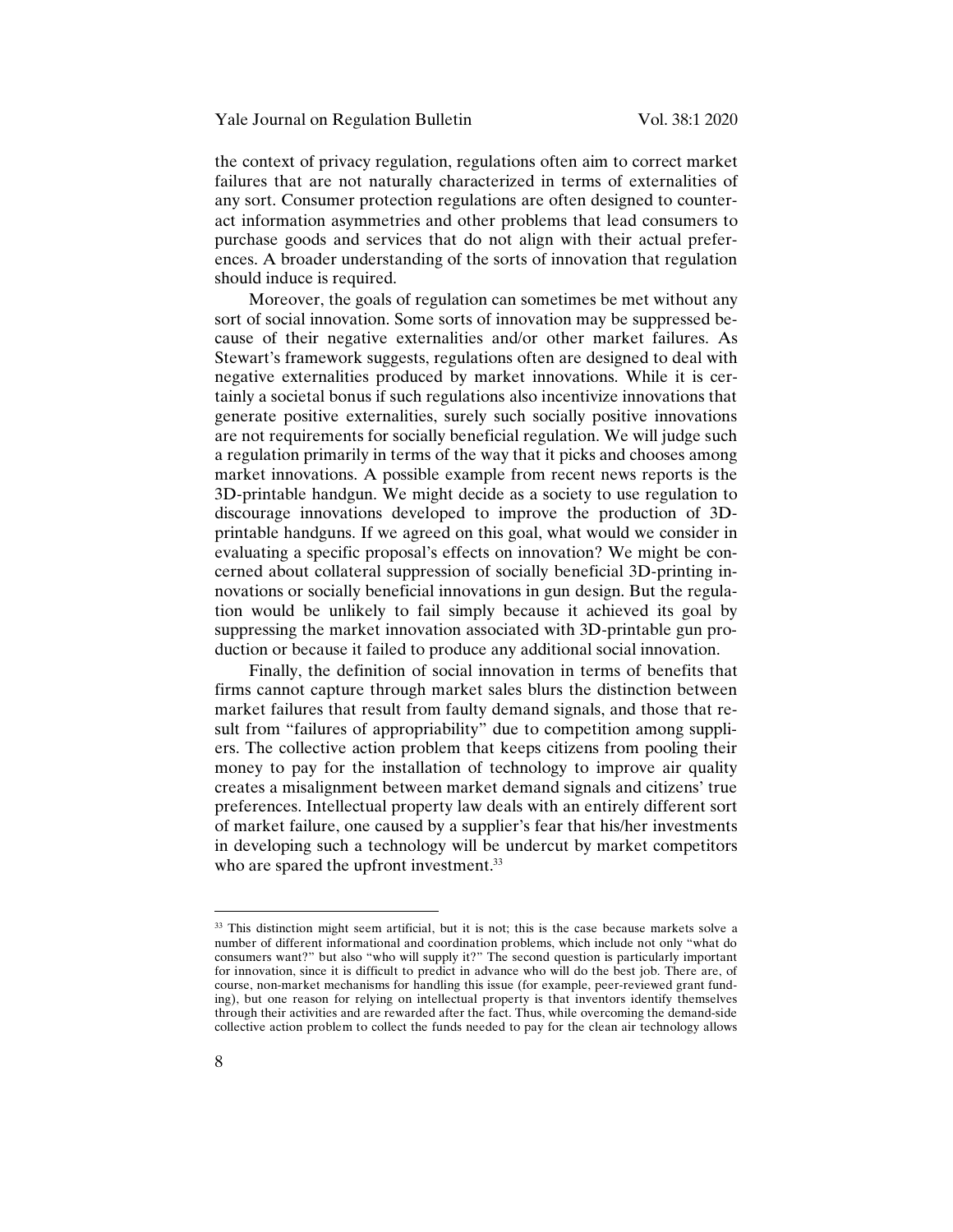In the next Part, we present a framework for analyzing the interplay between regulation and innovation that takes a different approach. Rather than attempt to categorize innovations, we will focus on how the market failures associated with misaligned demand signals and "failures of appropriability" affect the market's ability to induce socially beneficial innovation.

#### III. When Demand and Supply Fail

The argument that regulation can "stifle" innovation is often made generically, with little analysis and in a contextual vacuum. To analyze whether and when to take it seriously, we start by unpacking what it might mean. We step back to consider the economic issues underlying theories of regulation as well as intellectual property and competition law.

The portfolio of innovative activity induced by the market reflects the combined effects of two distinct forces, (i) the market demand signals perceived by potential innovators and (ii) the extent to which those suppliers expect to be able to appropriate market returns from particular innovative activities.<sup>34</sup> We can describe these forces loosely as "what consumers are willing to pay" and "what suppliers are able to charge." If either of these forces is misaligned, markets will fail to produce socially optimal portfolios of innovative activity. Regulatory policy traditionally focuses on market failures that occur when market demand signals are misaligned with individual or social preferences, while intellectual property doctrine focuses on what we call "failures of appropriability," wherein suppliers are able to charge either too much or too little to induce optimal investment in innovation.<sup>35</sup>

#### A. Misaligned Market Demand Signals

 $\overline{a}$ 

Reasons for misalignment between market demand signals and social welfare fall into three categories: (i) externalities and related collective action problems, (ii) failures to accurately express individual preferences because of information asymmetries, irrational behaviors, and/or

consumers to signal their demand, it does not tell them who should get the money. Relying on the competitive market to answer that question brings appropriability questions into play.

<sup>&</sup>lt;sup>34</sup> There are, of course, other factors that influence the market's portfolio of innovative activities, perhaps most importantly the "state-of-the-art" for a given technology, which affects the cost of innovation. Neither regulation nor intellectual property affects these costs in the short run. In the long run, as recently explored by Liscow and Karpilow, *supra* note 31, there may be considerable path dependence, given that the spillovers of innovation tend to be most helpful in closely related innovation. This path dependence suggests an additional reason for attempting to align innovation incentives with social benefit.

<sup>&</sup>lt;sup>35</sup> We also acknowledge that there are various definitions of "demand failure," "demand-side regulation," "supply-side failure," and "supply-side regulation," in the regulatory literatures. We have no quarrel with those usages, but for our purposes, we find it useful to parse things differently. We attempt to define our terms explicitly here to avoid confusion with these other usages.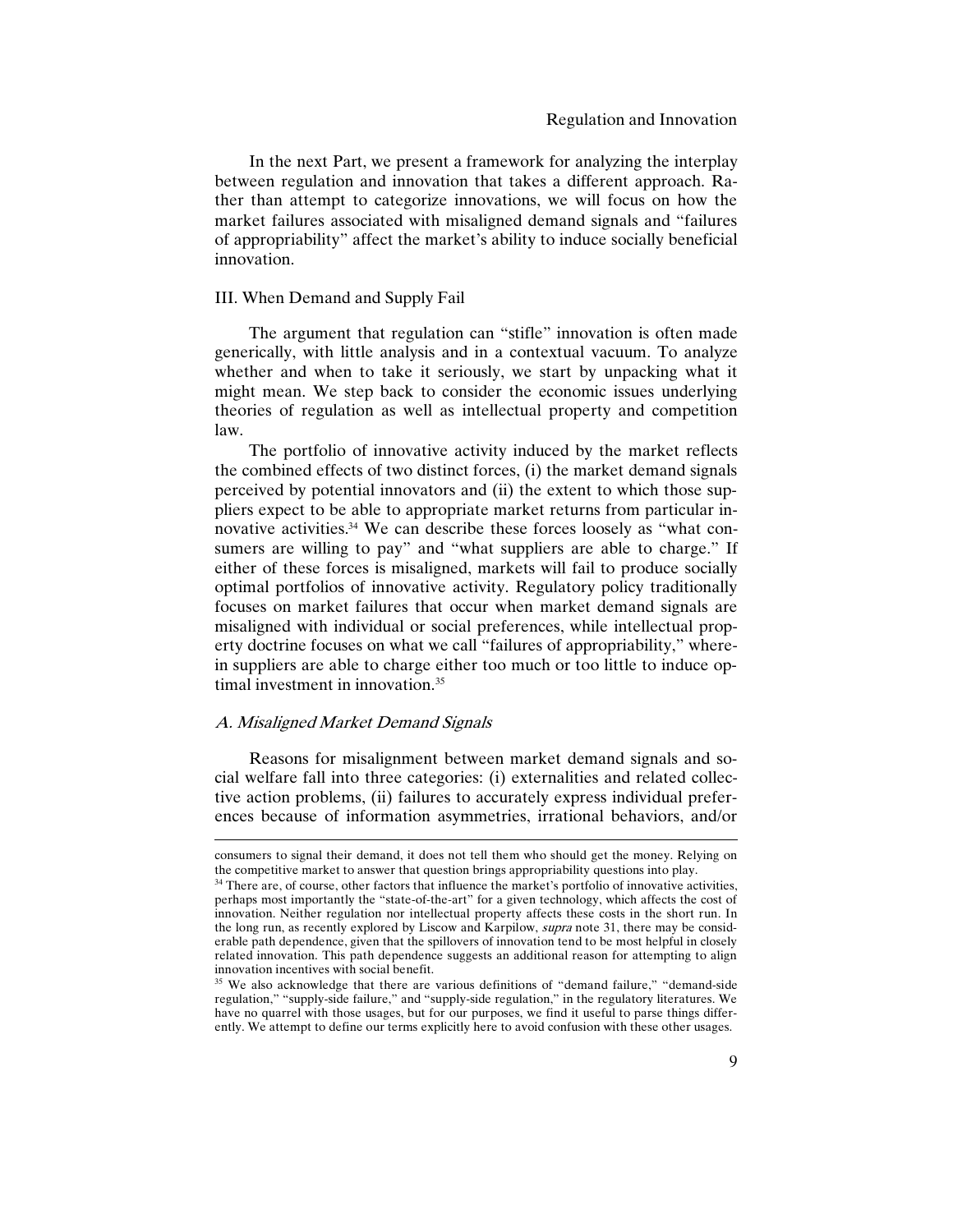transaction costs, and (iii) misalignment with social values such as distributive justice, treatment of minorities, and ethical norms.<sup>36</sup> We describe each of these categories in more detail below. Here, we take a broad view of market failures and a correspondingly broad view of justifications for regulation. Our general arguments do not rely on that broad approach, however, but require only two minimal assumptions. First, we assume that market demand signals can fail due to a misalignment between (i) true individual and social preferences and (ii) the demand expressed in market transactions. Second, we assume that government regulation can be designed and enacted to mitigate such misalignments. In other words, government regulation is not so hopelessly infected with public choice problems that the cure is inevitably worse than the disease. Normative and empirical debates about particular justifications for regulation would, of course, enter into the detailed contextual analysis that is required to evaluate particular regulatory proposals in light of our analysis. Our broad view of the demand problems that can justify regulation is contestable and becomes more controversial as one goes down the list.

#### 1. Externalities and Related Collective Action Problems

Classically, market demand may fail to reflect social preferences because of externalities or collective action problems. These are related, but distinct issues. Externalities arise when those who are not party to an economic transaction are affected by it, either negatively or positively. Regulatory policy focuses on externalities that affect individual consumers. Environmental regulations, for example, classically address negative externality issues, such as when those living in the vicinity of a manufacturing plant are harmed by pollution but have no market channel for expressing their preferences because they are not customers of the plant. When negative externalities are large enough, the market will induce socially undesirable innovations that generate net revenue to businesses because neither they nor their customers internalize the social costs. Conversely, if positive externalities are large enough, the willingness to pay expressed in the market might be insufficient to induce socially desirable innovations.

In principle, consumers affected by externalities might be able to overcome them by cooperating to pay suppliers to take them into account. For example, the neighbors of a polluting factory could pay the factory to install air filters. Regulation commonly targets situations in which such cooperation does not occur or is very wasteful due to high transaction costs, consumer lack of information, strategic behavior (by either consumers or businesses), and so forth. Collective action problems are particularly likely to prevent effective responses to externalities be-

 $36$  These categories are neither entirely distinct nor comprehensive. They are simply illustrative.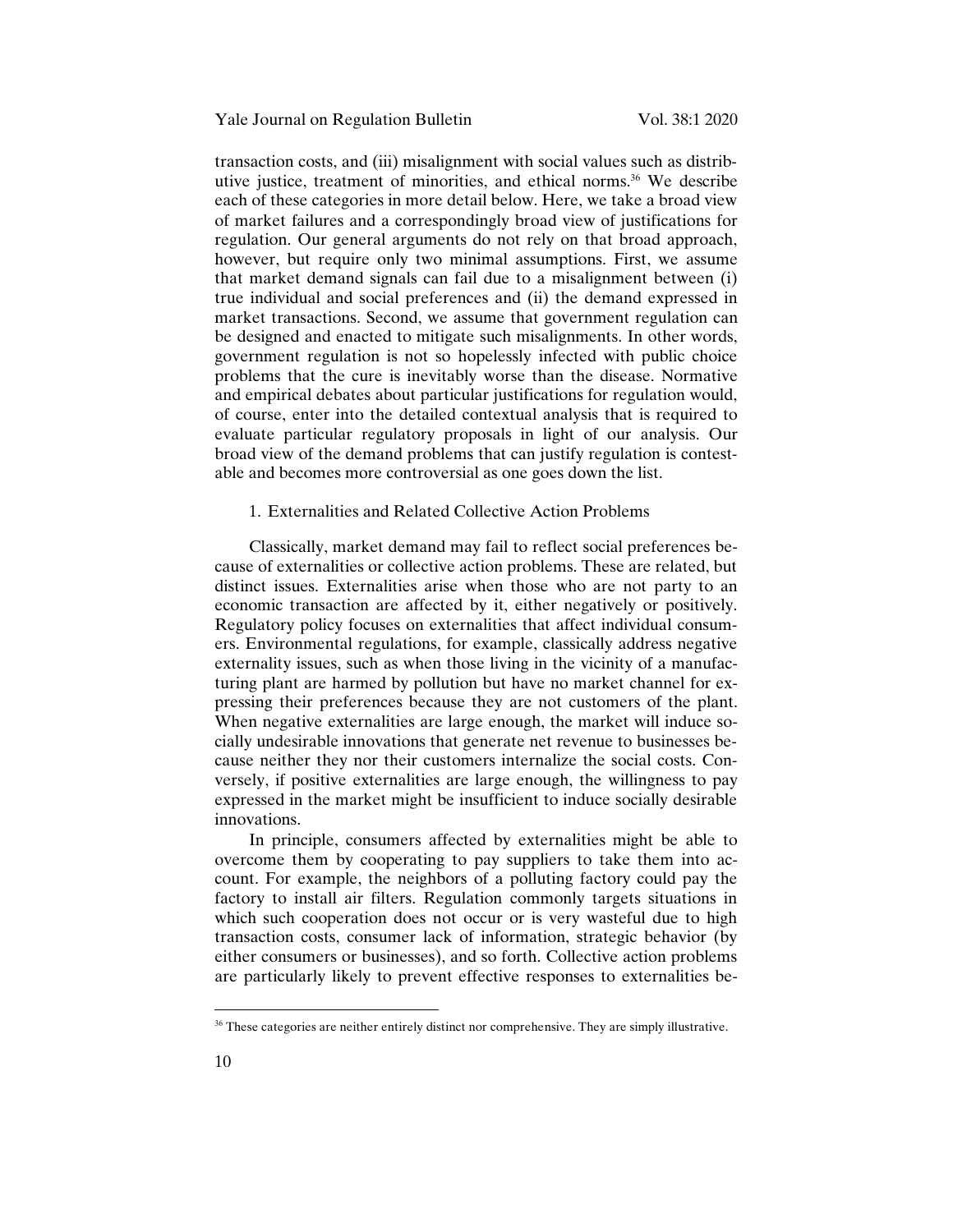cause the affected individuals are ordinarily strangers to one another and to the business creating the externality. When negative externalities affect public goods, such as air quality, collective action problems are heightened by strategic dilemmas, because each individual has an incentive to wait for others to expend the effort required to solve the problem.

## 2. Distortions of Individual Preferences

Consumer purchasing behavior may also fail to reflect actual individual preferences, thus distorting the demand signals the market sends to suppliers. Reasons for such distortion include lack of information, cognitive biases, consumer myopia, and even the declining marginal value of money. Health and safety regulations often respond to this sort of failure. Similarly, consumer protection regulations are often justified in terms of consumers' lack of information and expertise needed to assess the quality of products and services or to evaluate the transaction terms. For example, regulations mandating labeling address this sort of issue, as do certifications or licensing requirements, cooling-off periods, and many more.

Collective action problems can also arise in circumstances that do not involve externalities. They may arise whenever cooperation could reduce the transaction costs or information asymmetries associated with individual transactions. Essentially, this can be the case when the measures needed to contend with these problems are at least partially nonrivalrous. In such cases, the issue does not concern externalities since individuals are not directly affected by other parties' transactions. Instead, the issue is whether the costs can be reduced by spreading them to the collective. In essence, the idea is to kill two transaction cost birds with one stone.37 If there is sufficient non-rivalry, cooperation could reduce transaction costs for each consumer enough to allow her to pursue her individual interests. Class action litigation is designed to overcome this sort of collective action problem, by allowing consumers to avoid duplicative costs associated with litigation.

#### 3. Misalignment with Social and Ethical Values

 $\overline{a}$ 

Finally, market demand signals might fail to account for important social values such as distributive justice, minority rights, and ethical norms. There are various reasons why markets might fail to account for such values. For one, these values often concern systemic effects that are not visible to individuals when they are transacting. If individuals cannot evaluate the systemic impact of their transactions, their market behaviors

<sup>&</sup>lt;sup>37</sup> What is required is some degree of *non-rivalry* associated with the transaction costs. For example, certain pieces of information might be useful for many individuals in their discrete transactions with a supplier, even if the information must be deployed separately in each transaction and each individual cares only about the outcome of his/her own transaction.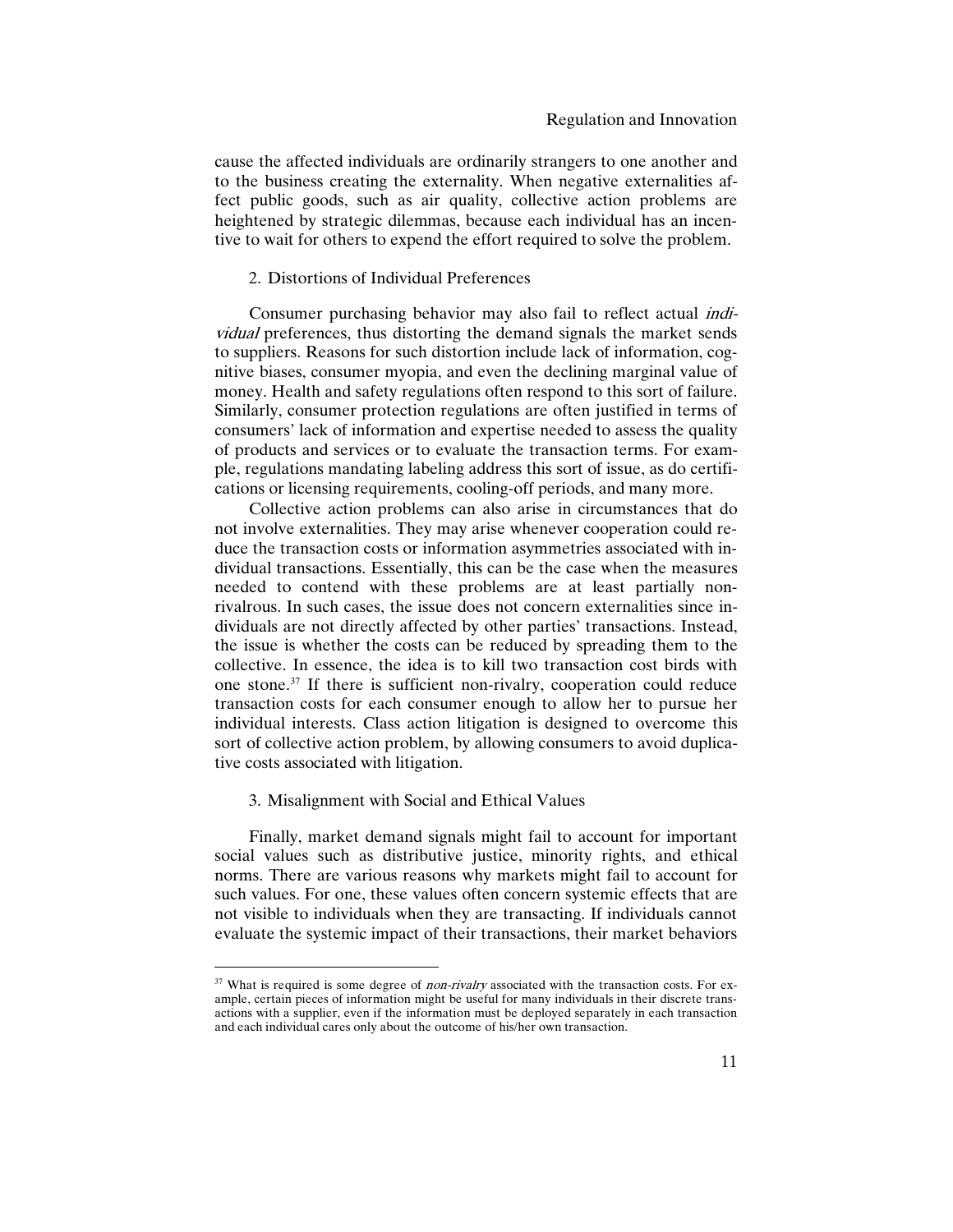cannot express the value they place on those effects. For example, an individual consumer who values economic equality highly will find it difficult, if not impossible, to assess the distributive effects of her individual market transactions. The expression of such systemic values is also rife with collective action problems. Apart from these issues, most citizens of constitutional democracies would presumably agree that some questions are appropriately decided by majority vote, rather than by market transactions, and that some rights are not defeasible even by majority vote. A free market for human body parts is illustrative. Trading human body parts has widely been deemed so morally unacceptable and likely to produce negative systemic effects that democracies have generally opted to prohibit it, despite the existence of market demand and contrarian views about its moral and systemic implications. These are the sorts of values we have in mind in this category of justifications for regulation.

# B. "Failures of Appropriability": What Suppliers Can Charge

Realigning demand signals with social preferences is only one side of the story. Markets may fail to deliver the portfolio of goods and services that society demands if suppliers' ability to appropriate market returns varies significantly among goods and services. In such a situation, suppliers will shift production toward goods and services with relatively high appropriability, thus distorting the market's portfolio of goods and services, even if demand signals are perfectly aligned with individual and social preferences. As a general rule, markets rely on competition to keep the appropriability landscape level. That being said, innovators can run into appropriability problems even in competitive markets.

#### 1. Free Riding and Intellectual Property Protection

Appropriability failures, in the form of free-rider problems, are the quintessential justification for intellectual property. Free-rider problems arise because innovators often make upfront investments that competitors can avoid by copying. To recoup his/her investment through market return, an innovator needs to charge supra-competitive prices (at least for a while). If competitors can cheaply copy the innovation, however, they can afford to charge competitive prices, thereby freeriding on the innovator's investment. To compete, innovators will be forced to lower their prices to a competitive level, but they may then be unable to recoup their creative investments. Anticipating this free-rider problem, potential innovators may be deterred from investing in innovative activities altogether. When that occurs, the market's portfolio of goods and services is distorted away from innovative activity, even when there is demand for it.

Intellectual property law responds to the free-rider problem by awarding exclusive rights to innovators, allowing them to charge supra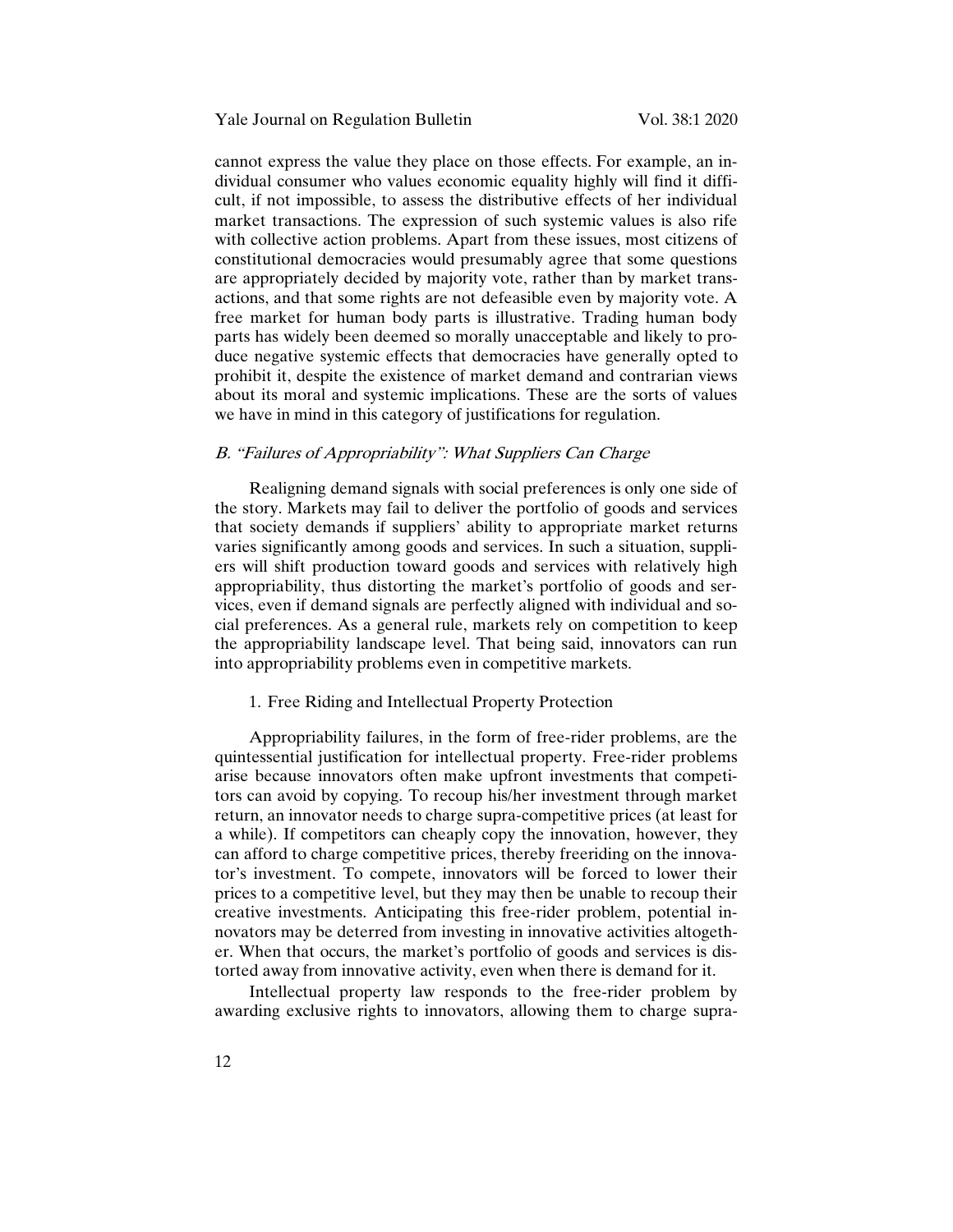competitive prices during the term of intellectual property protection.<sup>38</sup> By charging supra-competitive prices, innovators can recoup their upfront investments. Moreover, since they can expect intellectual property protection, they will no longer be deterred from innovation that responds to consumer demand. If all goes well, intellectual property protection will level out the appropriability landscape. However, intellectual property exclusivity can create two sorts of social costs. First, it can overcompensate (or undercompensate) innovators if the length and breadth of the exclusive rights are not tailored to the innovator's upfront investment.39 Second, exclusivity is a socially costly way to "reimburse" innovators,  $40$ because it restricts the innovative activities of follow-on innovators in a way that a simple repayment would not.

Recognizing these dangers, intellectual property doctrine is designed–at least in its aspirations–to avoid awarding unnecessary exclusivity. Patent law's non-obviousness requirement, for example, disqualifies trivial inventions from patent protection. It attempts to limit the awarding of patents only to cases where the natural advantages first movers enjoy when entering a new market would not be sufficient to cover the costs associated with the innovation, such as research and development (R&D) costs.41 Patent law's disclosure requirements, under which a patent application must disclose the invention in sufficient detail for an individual skilled in the art to carry out that invention, strike a balance between awarding current innovators and incentivizing follow-on innovators.<sup>42</sup> Copyright's fair use doctrine, which protects unauthorized copying of copyrighted works for a limited and "transformative" purpose, similarly limits the effects of exclusivity on downstream creativity.43 Trade secrecy exclusivity is limited by permitting reverse engineering and independent invention.44

<sup>&</sup>lt;sup>38</sup> See Posner, *supra* note 10, at 926.

<sup>&</sup>lt;sup>39</sup> It is commonly said that intellectual property's supra-competitive prices impose socially costly deadweight losses even if they are tailored to the innovator's upfront cost. However, someone presumably has to pay the costs of an innovation. Consumers seem to be the natural choice (though perhaps not only those who buy during the IP term). In any event, we are focusing on overly broad intellectual property exclusivity, which is undoubtedly socially costly.

 $40$  Assuming that a competitive market, rather than a monopoly, is the best driver of innovation.

<sup>&</sup>lt;sup>41</sup> The non-obviousness requirement mandates that an invention must be sufficiently different from the previous innovation landscape ("prior art") such that "a person having ordinary skill in the art to which the claimed invention pertains" would not deem it to be obvious. 35 U.S.C. § 103 (2012) ("A patent . . . may not be obtained . . . if the *differences* between the claimed invention and the prior art are such that the claimed invention as a whole would have been obvious before the effective filing date of the claimed invention to a person having ordinary skill in the art to which the claimed invention pertains.") (emphasis added).

<sup>&</sup>lt;sup>42</sup> Jason Rantanen, *Peripheral Disclosure*, 74 PITT. L. REV. 1, 39-41 (2012) (defending patent disclosure requirements by noting that peripheral disclosure allows patents to disseminate their information in areas other than the patent document).

<sup>&</sup>lt;sup>43</sup> Joseph P. Fishman, *Creating Around Copyright*, 128 HARV. L. REV. 1333, 1384 (2015).

 $^{44}$  Joseph P. Fishman, *The Copy Process*, 91 N.Y.U. L. REV. 855, 856 (2016).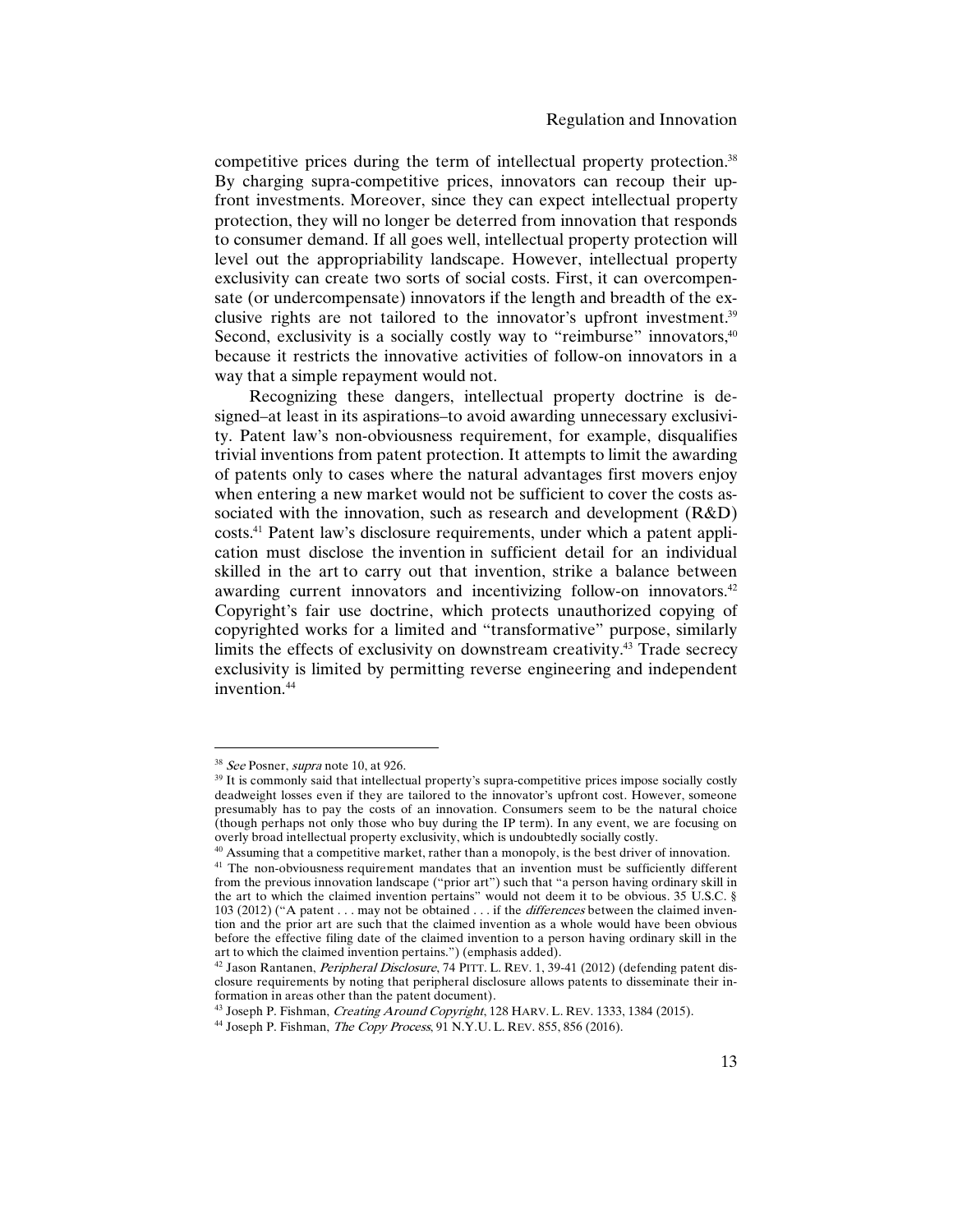#### Yale Journal on Regulation Bulletin Vol. 38:1 2020

For the purposes of our discussion, we can characterize intellectual property doctrine as a mechanism for redressing certain "failures of appropriability" common to innovative activity. In a perfectly competitive market, the appropriability landscape is flat in the following sense: all competitors producing a given product or service face the same production costs, and prices will be set to cover those costs–assuming there is sufficient consumer demand.<sup>45</sup> Thus, in a perfectly competitive market, the portfolio of goods and services produced by the market is determined only by the way that consumer demand relates to production costs. Without intellectual property, however, potential innovators do not see such a flat appropriability landscape because freeriding competitors can set prices too low to cover the innovator's R&D investments. Unless first mover advantages or other non-market rewards are sufficient to cover R&D investments, innovations inhabit troughs of under-compensation in the appropriability landscape. Even when consumer demand is sufficient to cover R&D costs, innovators will be unable to appropriate sufficient returns to cover them.

Intellectual property doctrine is designed to fill in those troughs through limited grants of market exclusivity, avoiding both over and under-compensation to even out the landscape so that market production will reflect consumer demand. The intellectual property solution, however, has at least two important limitations, (i) intellectual property awards can over or under-compensate innovators for their R&D investments, and (ii) intellectual property is concentrated in fighting only one sort of appropriability failure: freeriding by competitors.

Intellectual property doctrine reflects an assumption that "failures of appropriability" affect wide swaths of goods and services in roughly the same way. It is thus designed to be neutral–for the most part–across its areas of applicability.46 Doctrines such as patent law's "person having ordinary skill in the art,"47 introduce some variability, but serve mostly as ways to (i) determine whether intellectual property exclusivity is necessary or (ii) tailor the protection's scope to the innovator's contribution. As a result, the exclusivity returns associated with intellectual property

<sup>&</sup>lt;sup>45</sup> In the simplest model, price will be set at marginal cost. In the real world, production of goods and services also requires some fixed investments, which must be covered by revenues. These fixed investments ordinarily do not cause appropriability failures because they are roughly the same for all competitors.

<sup>&</sup>lt;sup>46</sup> This is especially true of patent law, which applies nominally the same doctrinal rules to all technological arenas. Copyright recognizes more special cases, but nonetheless the basic rules governing scope and limitations apply to all types of "expression."

<sup>&</sup>lt;sup>47</sup> USPTO, MANUAL OF PATENT EXAMINING PROCEDURE § 2141.03 (9th ed. 2018) (explaining "a hypothetical person who is presumed to have known the relevant art at the time of the invention. Factors that may be considered in determining the level of ordinary skill in the art may include: (1) 'type of problems encountered in the art;' (2) 'prior art solutions to those problems;' (3) 'rapidity with which innovations are made;' (4) 'sophistication of the technology; and' (5) 'educational level of active workers in the field . . . . In a given case, every factor may not be present, and one or more factors may predominate.'").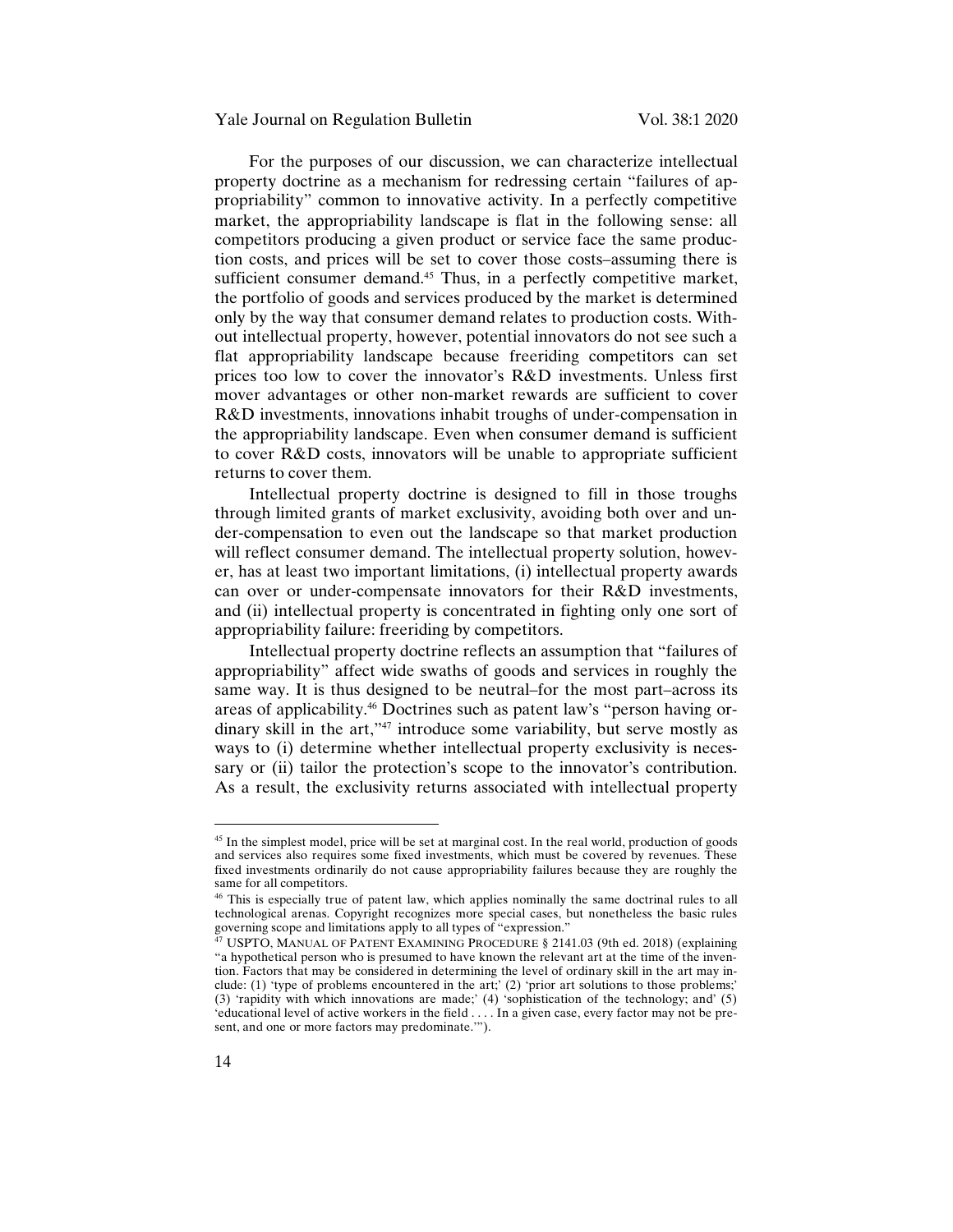awards are only roughly in line with R&D investments. Because tailoring intellectual property awards precisely to R&D investments would be impractical and prohibitively costly, intellectual property doctrine represents a balance between the costs and benefits of such tailoring. This means that while intellectual property fills in the large troughs created by freeriding, the appropriability landscape inevitably remains somewhat rough, scattered with hillocks of over-compensation and hollows of under-compensation. Market innovators respond to the combination of demand signals and appropriability. A given demand portfolio highlights a particular landscape of hillocks and hollows. Regulation shifts the demand portfolio, highlighting different parts of the landscape with different distributions of hillocks and hollows. If intellectual property doctrine is well-designed, however, the hillocks and hollows it creates are reasonably small and relatively uniform.

Another one of intellectual property doctrine's aims is to roughly equalize appropriability along different innovative paths so that market demand and innovator ingenuity–rather than rent-seeking–determine the innovations that the market induces. Exclusive rights in intellectual property are designed to mitigate a particular set of "failures of appropriability," namely freeriding by competitors. However, in some contexts, innovators also face the risk of freeriding by consumers. The most important such context is broadcast media. Consumers free ride when they can take advantage of an innovation without paying for it because practicalities make it difficult or impossible for producers to identify users and demand payment.48 Television and radio confronted just this problem, since it was essentially impossible to monitor and demand payment for consumption of content once it was broadcast into the ether.49 Even though copyright and patent rights apply to consumers in principle, intellectual property is often unenforceable against them.50 Not only would intellectual property enforcement often be difficult and expensive, but lawsuits targeted at personal uses and noncommercial infringements have proven only mildly successful, while tremendously damaging for businesses' reputations.<sup>51</sup> The market-based solution that developed to address this type of supplyside problem in the broadcast context was advertising-supported media. Advertisers were willing to pay in proportion to the crowd of "eyeballs"

<sup>&</sup>lt;sup>48</sup> This problem obviously affects not only the ability to recoup upfront creative investments, but the ability to collect revenues for more mundane operating costs.

<sup>&</sup>lt;sup>49</sup> See Harry P. Warner, Unfair Competition and the Protection of Radio and Television Programs <sup>I</sup>, 1950 WASH. U. L. Q. 297 (1950).

<sup>&</sup>lt;sup>50</sup> See, e.g., John Tehranian, All Rights Reserved? Reassessing Copyright and Patent Enforcement in the Digital Age, 72 U. CIN. L. REV. 45, 59 (2003) ("However, even if the Dutch court rules against KaZaa, enforcement of its ruling will be difficult. Modern purveyors of piracy are either internationally dispersed individuals operating on a decentralized P2P system, such as Gnutella, or they are nimble shell corporations that can easily relocate their systems and operations to a venue with favorable laws.").

 $<sup>51</sup>$  See William T. Gallagher, *Trademark and Copyright Enforcement in the Shadow of IP Law*,</sup> 28 SANTA CLARA COMPUTER & HIGH TECH. L.J. 453, 496 (2011).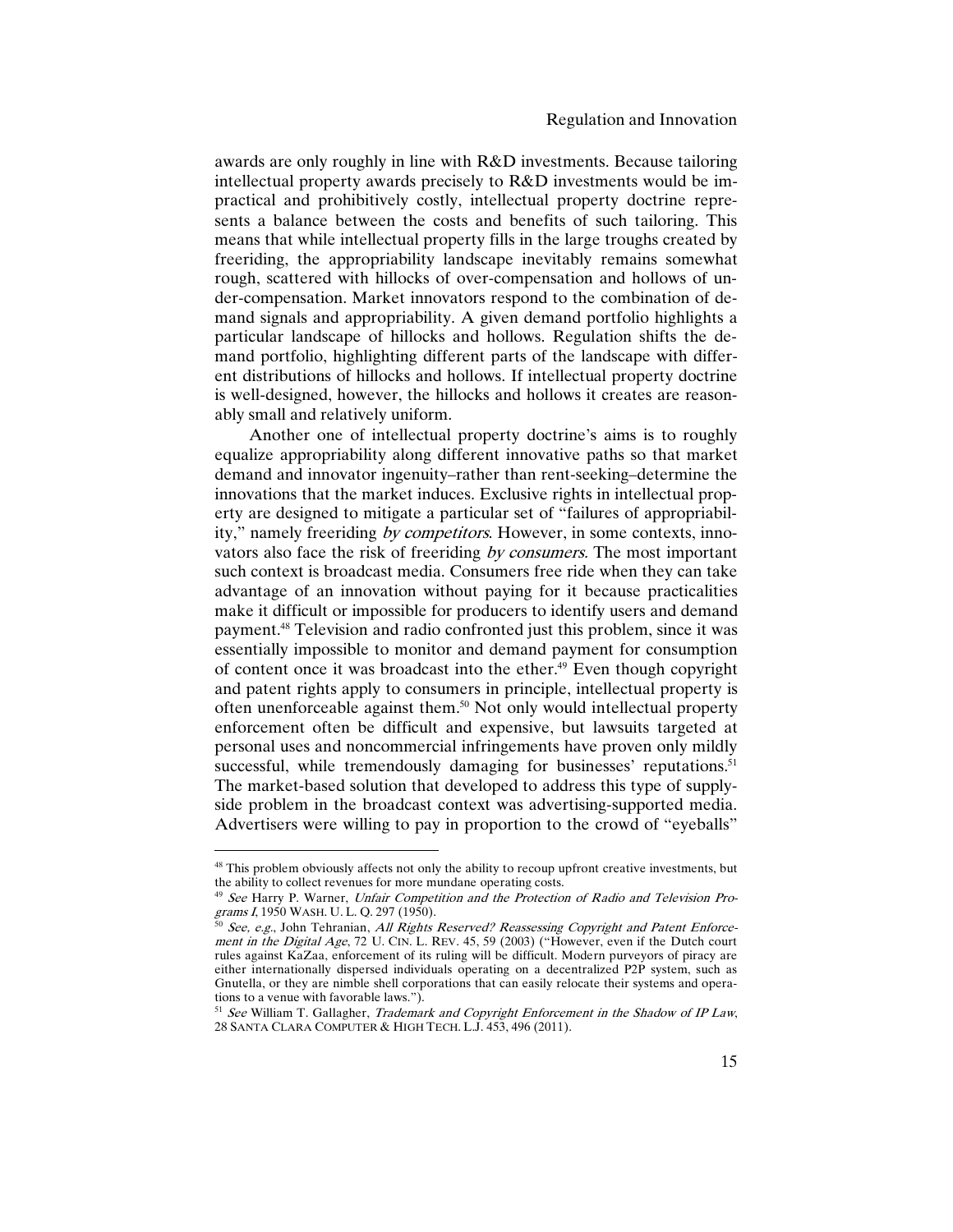the broadcast attracted, thus providing an income stream that was roughly correlated with consumer demand for particular programming.<sup>52</sup> In this sense, advertising income serves as a form of underwriting for creative investment, mitigating a failure of appropriability caused by consumer freeriding.<sup>53</sup>

## 2. Barriers to Entry and Competition Law

The market's portfolio of innovative activity might also be distorted by other sources of appropriability failures that are more contextual and less related to innovation per se. Barriers to entry are one such source of appropriability failure. Barriers to entry favor early entrants by imposing higher upfront costs on later market entrants. Here, we focus on natural barriers to entry, rather than those created by anticompetitive behavior, which we leave to antitrust law.<sup>54</sup> One important mechanism for creating natural barriers to entry is the network effect, whereby a product or service's value to each consumer depends not only on its quality, but also on the number of other consumers using it.<sup>55</sup> Think, for example, of a telephone network, or, for a more current example, of a social media platform such as Facebook. The more users there are on the network, the more valuable the product is to each user and the harder it is for later entrants to offer attractive alternatives.

For our purposes, barriers to entry are significant because they are an additional source of appropriability failure. The prospect of benefitting from natural barriers to entry can create hills–or even mountains–in the appropriability landscape, making particular sorts of innovative activity overly attractive to suppliers. The need to compete with an incumbent who currently benefits from barriers to entry creates troughs in the appropriability landscape that make competitive follow-on innovation less

 $52$  See Blaine Bassett, The Inevitable Television Revolution: The Technology Is Ready, The Business Is Lagging, and the Law Can Help, 29 SYRACUSE SCI. & TECH. L. 1, 30 (2013).

<sup>53</sup> Today, advertising's importance as a mechanism for addressing consumer freeriding has substantially diminished since the emergence of cable and online content delivery mechanisms that can be metered. In the meantime, however, the advertising-based business model combined with data-intensive ad targeting, has taken on a new life that is relatively detached from its origins as a solution to consumer freeriding. See generally Katherine J. Strandburg, Free Fall: The Online Market's Consumer Preference Disconnect, 2013 U. CHI. LEGAL F. 95 (2013).

<sup>&</sup>lt;sup>54</sup> There is an ongoing debate about the goals and proper role of antitrust law, which we do not attempt to engage here. See JONATHAN GALLOWAY ET AL., MODERN INTELLECTUAL PROPERTY LAW 20-21 (3d ed. 2010) (discussing the aims of competition law); see, e.g., Philip C. Kissam, Symposium: Antitrust Boycott Doctrine, 69 IOWA L. REV. 1165, 1170 (1984) (discussing two primary purposes of antitrust law, one of which is to "preserv[e] opportunities for small businesses"). We also take no position on the question of how antitrust law should respond (if at all) to natural barriers to entry.

<sup>55</sup> See Mark A. Lemley & David McGowan, Legal Implications of Network Economic Effects, 86 CALIF. L. REV. 479, 483–84 (1998) (defining "network effect").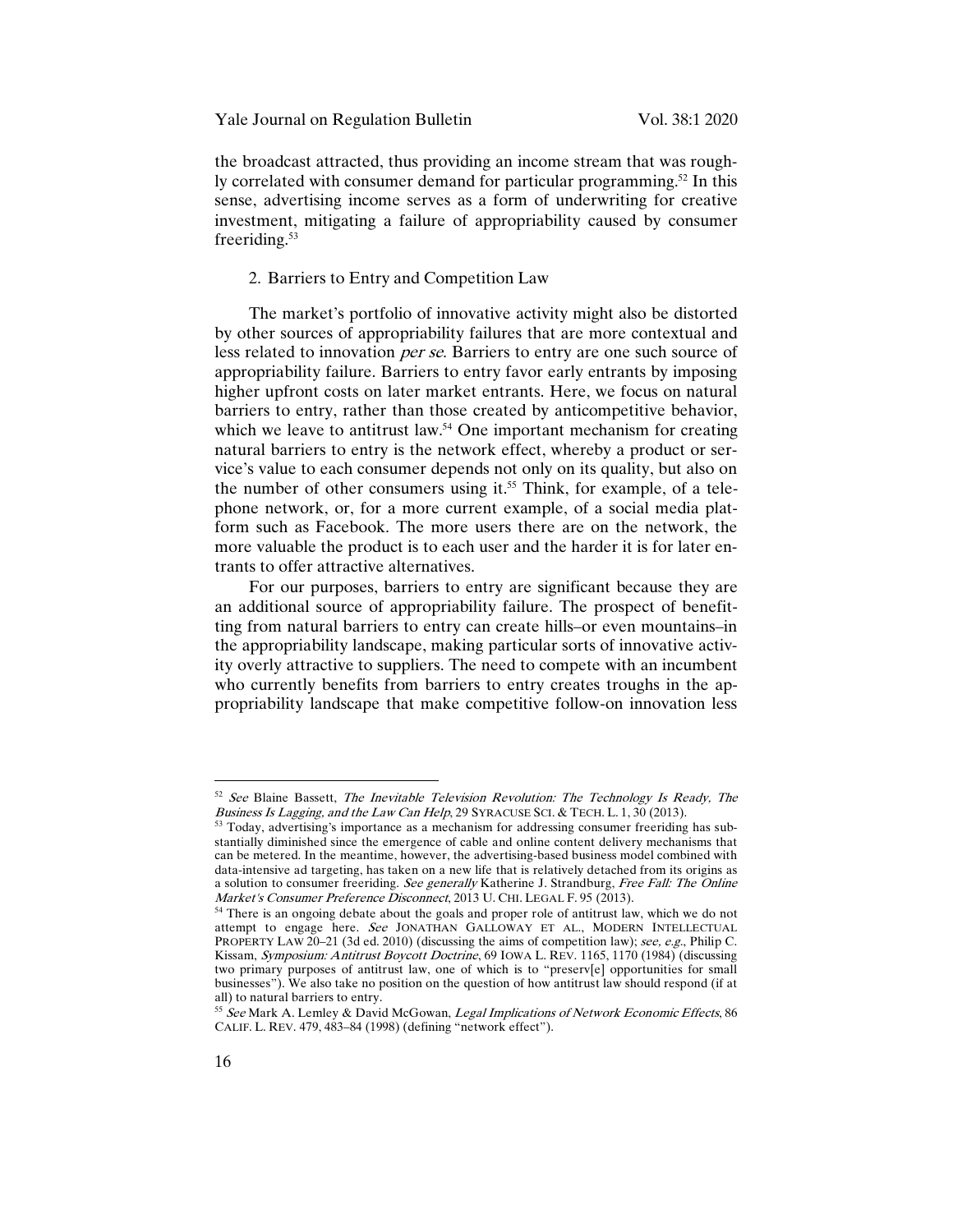attractive, much like raising upfront costs or raising the quality bar.56 In some circumstances, antitrust law is needed to reduce barriers to entry. When that is the case, these appropriability distortions will be modified and hopefully reduced.

From the perspective of a prospective innovator looking out over the appropriability landscape, it is the combination of these effects that matters. While expected consumer demand is a prerequisite for marketinduced innovation, the attractiveness of a given innovation path depends on a variety of factors. Such factors include whether an innovator expects to be able to recoup his/her investments using intellectual property, whether she anticipates taking advantage of barriers to entry, and whether she needs to factor in the costs of overcoming such barriers. Appropriability expectations for a given innovative activity can exhibit offsetting effects. The innovator may be at a disadvantage with respect to later entrants because of freeriding, while at the same time benefitting from anticipated barriers to later entry, such as network effects. Appropriability failures can also be compounded if overprotective intellectual property laws combine with the benefits associated with barriers to entry.

Rather than offering insights on how best to design intellectual property law and competition law to deal with appropriability failures, our focus in this Essay is on the interaction *between* regulation and innovation. We therefore take those areas of doctrine as given and explain how regulation's realignment of demand combines with the appropriability landscape to change the market's portfolio of innovative activities.

# IV. Regulation and Innovation: Effects of Re-Aligned Demand

We break our consideration of the likely effects of regulation on innovation and the extent to which regulation is likely to "stifle" innovation into two parts. In Section IV.A, we consider the direct effects of regulation's re-alignment of demand signals. In Section IV.B we consider regulation's potential effects on innovation through its interactions with appropriability failures.

## A. Direct Effects of Re-Aligned Demand

 $\overline{a}$ 

The goal of regulation is to realign the market's portfolio of demand along more socially desirable lines. Because the market's innovative activity is responsive to market demand, one obvious result of regulation is likely to be a shift in the market's portfolio of innovative activity. A welldesigned regulation–one that shifts perceived demand closer to social preferences and at a cost that does not outweigh the benefits of that re-

<sup>&</sup>lt;sup>56</sup> See, e.g., J. H. Reichman, Of Green Tulips and Legal Kudzu: Repackaging Rights in Subpatentable Innovation, 53 VAND. L. REV. 1743, 1769 (2000) (explaining how patent law can raise the bar for follow-on innovators).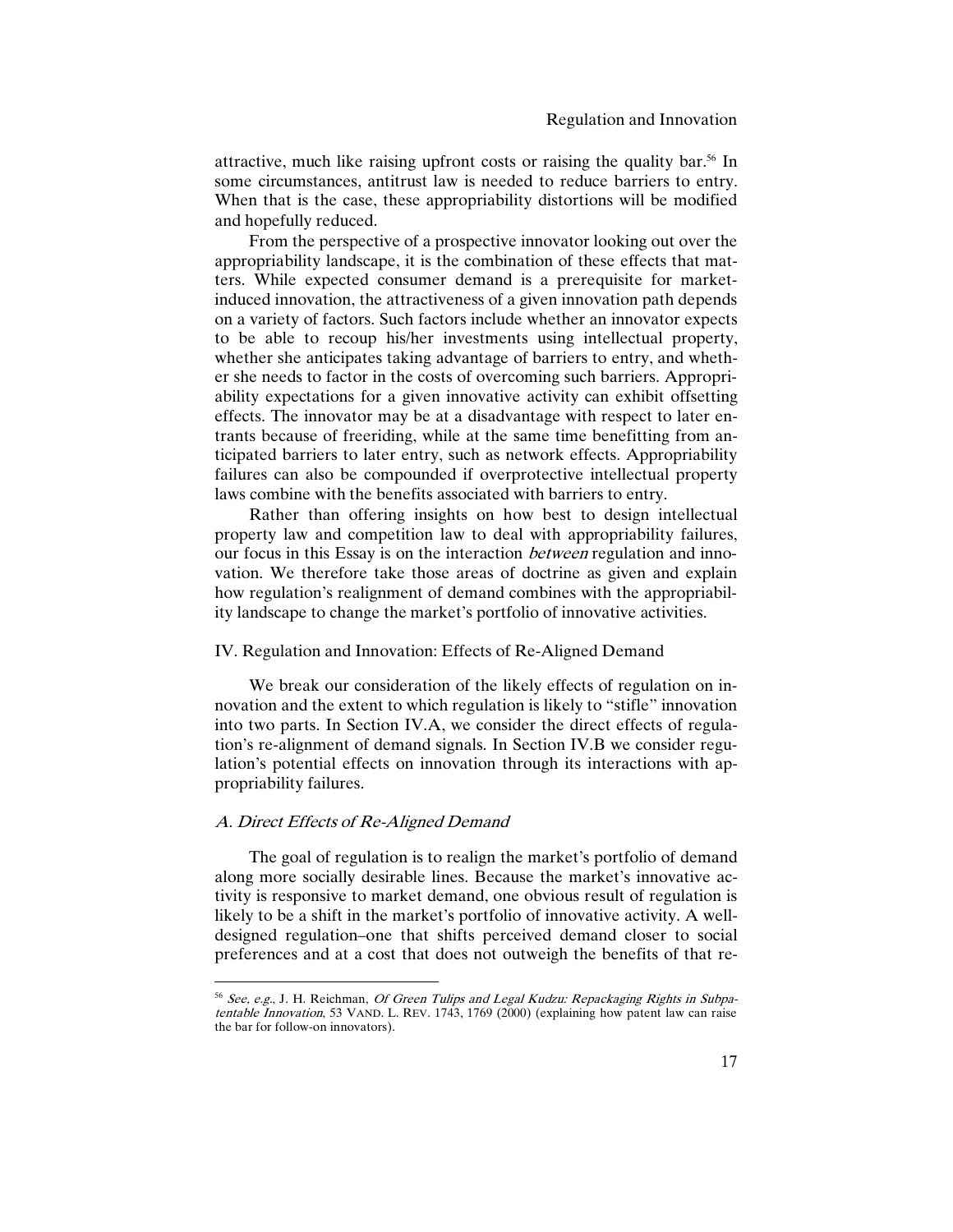alignment–is highly likely to reduce perceived demand for some sorts of innovative activity and increase demand for others.<sup>57</sup>

#### 1. Regulation and Effects on the Distribution of Innovation

In a well-functioning market, these changes in demand would drive changes in the direction of innovative activities. Indeed, motivating innovation in socially promising directions is a primary purpose of various regulatory programs, including certain types of tax deductions and tax credits.58 For example, CAFÉ regulations decrease demand for innovations in gas-guzzling vehicles while increasing demand for innovations in energy-efficient automotive technology.<sup>59</sup> Regulations capping emissions from coal plants reduce effective demand for innovations relating to highemission plants, while increasing effective demand for low-emission technology.

These effects on the distribution of innovative activity are likely to create winners and losers. While losers may complain that the regulation "stifles" innovation, such intended shifts are not "stifling" in any socially meaningful sense. The mere fact that a regulation dampens some innovative activities is not evidence that it is "stifling" innovation–indeed, it may indicate that the regulation is working.

As the Porter Hypothesis suggests for environmental regulation, it is entirely possible that by shifting innovative activity to more socially beneficial paths, regulation may stimulate innovation and thus economic growth over the long term.<sup>60</sup> As already mentioned, the Porter Hypothesis remains controversial but has received considerable empirical support.<sup>61</sup> Indeed, its "weak" form, which simply argues that regulation can

<sup>57</sup> Suzanne Scotchmer, Cap-and-Trade, Emissions Taxes, and Innovation, 11 INNOVATION POL'Y & ECON. 29, 49 (2011) (concluding that "[a]ny regulatory policy that imposes financial burdens for emitting carbon also creates an incentive to invest in carbon-reducing technologies").

<sup>&</sup>lt;sup>58</sup> See Jacob Nussim & Anat Sorek, *Theorizing Tax Incentives for Innovation*, 36 VA. TAX REV. 25, 34-35 (2017) (giving a brief background on the use of taxes to encourage innovation).

<sup>&</sup>lt;sup>59</sup> Joseph M. Crabb & Daniel K.N. Johnson, Fueling Innovation: The Impact of Oil Prices and CAFÉ Standards on Energy-Efficient Automotive Technology, 31 ENERGY J. 199 (2010).

<sup>&</sup>lt;sup>60</sup> See Burak Sen, Mehdi Noori & Omer Tatari, Will Corporate Average Fuel Economy (CAFE) Standard Help? Modeling CAFE's Impact on Market Share of Electric Vehicles, 109 ENERGY POL'Y 279, 279 (2017) (finding that "[t]his resulting improvement in vehicle fuel economy is likely to influence consumers' decisions regarding new vehicle purchases, while the stringent CAFE standards are also likely to affect manufacturers' production costs and benefits. In addition, the government provides various incentives to support the adoption of alternative fuel vehicles (AFVs), including electric vehicles (EVs), which in turn will likewise influences consumers' decisions regarding purchasing a new vehicle.").

<sup>&</sup>lt;sup>61</sup> Michael Porter, America's Green Strategy, 264 SCI. AM. 168 (1991). The success of the hypothesis depends significantly on the context. For empirical support of the hypothesis, see, for example, Antoine Dechezleprêtre & Misato Sato, The Impacts of Environmental Regulations on Competitiveness, 11 REV. ENVTL. ECON. & POL'Y 183 (2017); Shunsuke Managi et. al., *Envi*ronmental Regulations and Technological Change in the Offshore Oil and Gas Industry: Rethinking the Porter Hypothesis, 81 LAND ECON. 303 (2005); and Yana Rubashkina, Marzio Galeotti, & Elena Verdolini, *Environmental Regulation and Competitiveness: Empirical Evi-*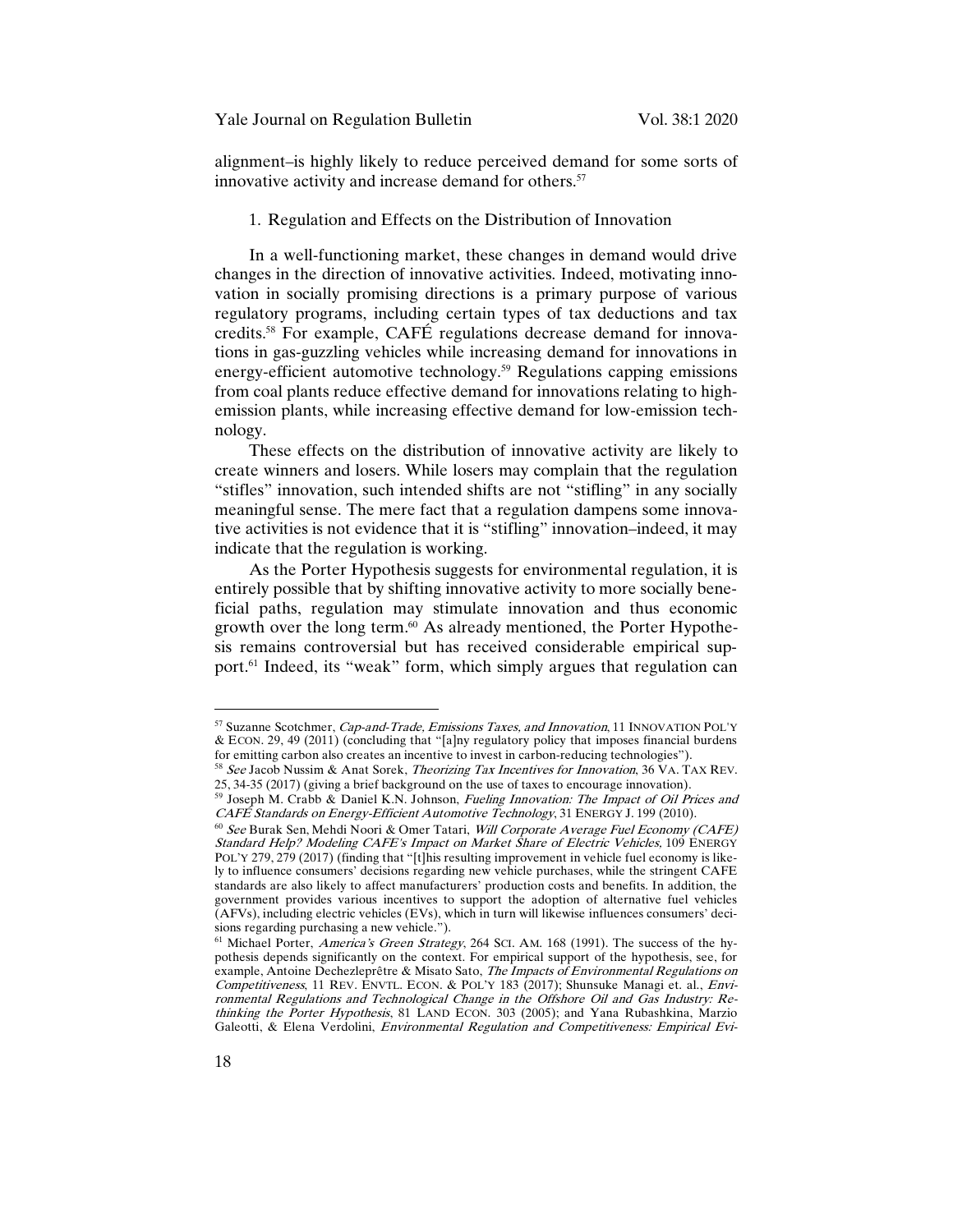open up new innovation paths, is strongly supported.62 Gains in fuel efficiency motivated by the CAFÉ rules are one example of such regulationdriven innovation.63 The development of the electric car industry is another. Electric cars are becoming increasingly popular, even in the face of low gas prices, partly due to regulation at the federal level and in the nine states that have adopted zero-emission plans.<sup>64</sup>

When a regulation's expected impact on the social value of future innovation can be predicted and assessed, that impact should be considered in deciding whether and how to regulate.<sup>65</sup> But innovation is path dependent, unpredictable, and cumulative,<sup>66</sup> so one might worry that realignments of demand that seem like a good idea now might turn out to be bad in the long run. Should one refrain from regulation out of fear of deterring innovations that appear to have low social value now, but would lead to unexpectedly high social value in the future?

Firstly, a regulation's potential for suppressing high social value innovation in the long run must always be weighed against the long-term social costs of the unregulated demand portfolio's misalignment with social value. Secondly, some of our current uncertainty about the ultimate social value of pursuing particular innovative paths arises from the risk of failure. As Liskow and Karpilov have argued, that risk itself is path dependent in a way that increases the benefit of regulation that realigns innovative activity with social preferences.<sup>67</sup> Thirdly, if the argument is that innovation is truly unpredictable and serendipitous, so that its long-term social value cannot be usefully assessed as part of our evaluation of regulatory design,<sup>68</sup> then the argument proves too much. Who, then, can say whether the unregulated or regulated demand portfolio will elicit the most socially beneficial innovation in the long run?

So far, we have focused on well-designed regulation. In regulation, as in many areas of life, however, there is the realistic chance that regulation will not achieve its intended goal. A regulatory process can fail in

dence on the Porter Hypothesis from European Manufacturing Sectors, 83 ENERGY POL'Y 288 (2015).

 $62$  See Ambec et al. supra note 17, at 9-10.

 $63$  See, e.g., Crabb & Johnson, supra note 59.

<sup>&</sup>lt;sup>64</sup> Farhad Manjoo, Trump Says Regulations Impede. Perhaps Not in the Electric Car Business, N.Y. TIMES (Mar. 22, 2017), https://www.nytimes.com/2017/03/22/technology/electric-car-<br>regulations-trump.html [https://perma.cc/EHZ8-BAHV].

 $65$  For many, the approach of choice is some version of cost-benefit analysis. Cf. Exec. Order No. 12,866, 58 Fed. Reg. 51,735 (Oct. 4, 1993). Here, we remain intentionally agnostic as to the best approach to evaluating whether a particular regulation will realign demand signals in a socially beneficial way. The point is simply that the possible long-term social value of an innovative activity should be included in the evaluation of regulatory design to the extent it is possible to do so.

<sup>66</sup> This is what Liscow and Karpilow have termed "Innovation Snowballing." Liscow & Karpilow, supra note 31.

<sup>67</sup> Liscow & Karpilow, supra note 31.

<sup>&</sup>lt;sup>68</sup> One way to view this distinction is through the lens of "risk" versus "uncertainty." See FRANK H. KNIGHT, RISK, UNCERTAINTY AND PROFIT (1921).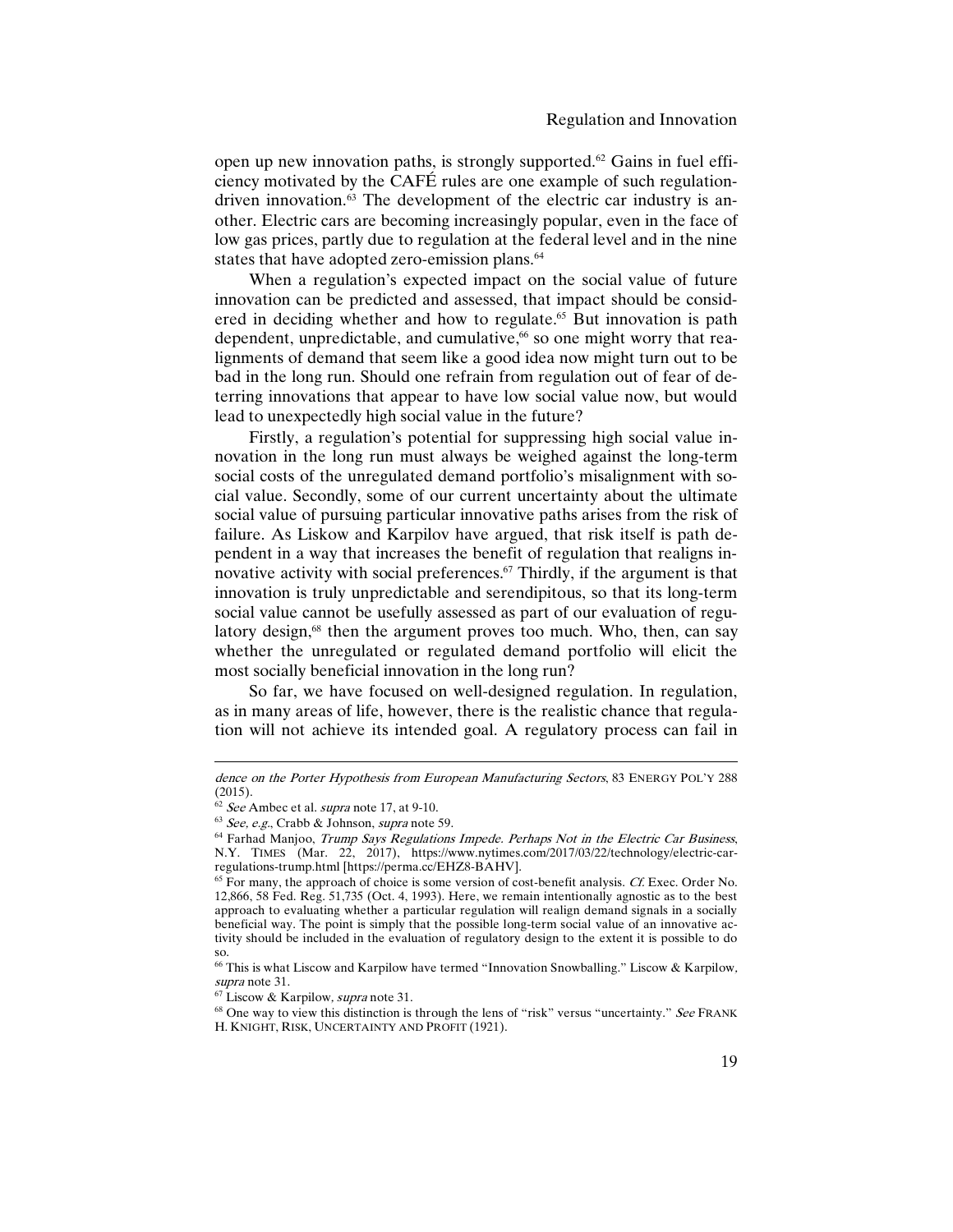many ways: by being "captured" by improper influences,<sup>69</sup> by incorrectly identifying failures of perceived demand, by inaccurately assessing and predicting the costs and benefits of a given regulatory design, by not considering the best design, and more. Sometimes the benefits of even the best practical regulatory design for addressing a particular failure may be outweighed by its costs. Vulnerabilities in regulatory processes exist notwithstanding the strength of the underlying justification for regulation, and the choices of regulatory design have been a source of long scholarly debates in virtually all regulatory arenas.

Badly designed regulation could unintentionally shift demand signals in socially undesirable directions. If that happens, it might be sensible to speak of "stifling" innovation, even if the shift simply redirects innovative activity. While this is a real concern, the mere possibility of error cannot mean that demand signals should be unregulated, especially when these signals are significantly misaligned with social values.

#### 2. Reduction in Total Innovative Activity

The contention that regulation will stifle innovation is most naturally understood to mean that regulation causes the total amount of innovative activity to decrease. Measuring, or even defining, the amount of innovation that is occurring, much less how any such amount of innovation is affected by regulation, is notoriously difficult, both conceptually and empirically.70 Nonetheless, for the sake of argument, we proceed under the presumption that some meaningful metric for the total amount of innovation can be established. We first consider whether and how well-designed regulation could decrease total innovation and then discuss how the potential for regulatory design error affects the picture.

A regulation that is well-designed to align the demand portfolio closer to actual individual and social preferences might result in less innovation overall by some metrics. The socially preferable demand portfolio, for example, might be less geared toward innovative activity. Against the backdrop of widespread belief that innovation is socially beneficial, this is an unlikely result of a well-designed regulation. However, innovation is not the only value we care about. It is possible for an unregulated demand portfolio to incentivize too much innovative activity at the ex-

 $69$  See, e.g., William W. Bratton & Joseph A. McCahery, Regulatory Competition, Regulatory Capture, and Corporate Self Regulation, 73 N.C. L. REV. 1861 (1995).

 $70$  Scholarly attempts to empirically test the relationship between regulation and innovation include, Crabb & Johnson, supra note 59; Avi Goldfarb & Catherine Tucker, Privacy and Innovation, 12 INNOVATION POL'Y & ECON. 65, 84-86 (2012); Nathan Goldschlag & Alex Tabarrok, Is Regulation to Blame for the Decline in American Entrepreneurship? 33 ECON. POL'Y 5 (2018); Managi et. al., *supra* note 61. None to date has conclusively showed that regulation has generated innovation-stifling effects.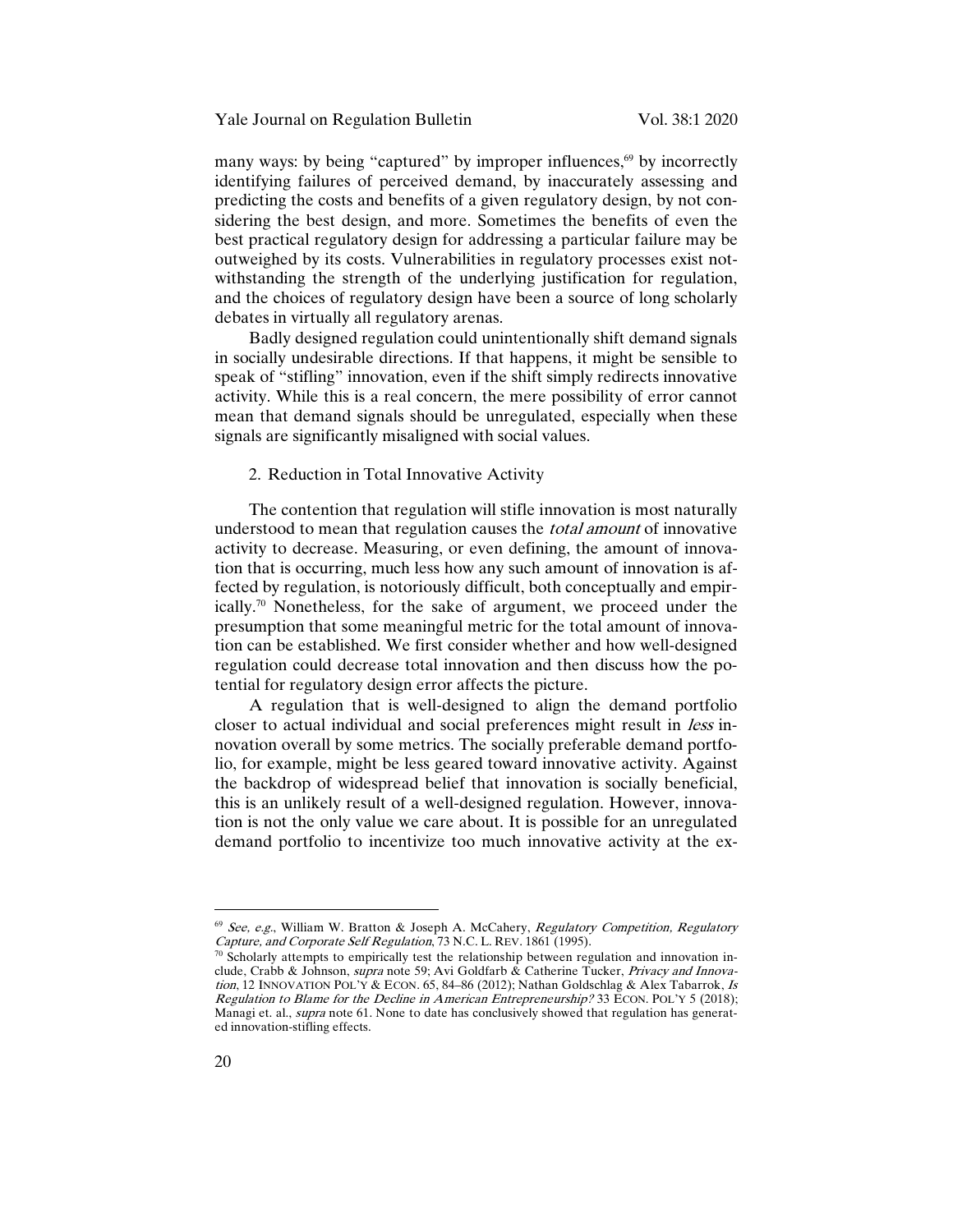pense of other social values.<sup>71</sup> In these situations, well-designed regulations would reduce the total amount of innovation. As such, it may be unreasonable to characterize the regulation as stifling.

Another global argument for why regulation will stifle innovation is that regulatory compliance and transaction costs will reduce the resources available for innovation.72 Regulatory compliance undoubtedly creates transaction costs, which in general are wasteful and can decrease the total resources available in society.73 Well-designed regulation could minimize such costs and take them into account in deciding whether the regulatory effort is economically justifiable. But, in any event, compliance costs, whether or not minimized through regulatory design, will not necessarily reduce investments in innovative activity even in the regulated sector, much less overall. Reduced innovative activity in the regulated sector is likely to occur only when compliance costs are (i) imposed on the regulated sector but not spread throughout society, and (ii) targeted so as to make innovation in that sector less attractive to investors.

Whether compliance costs are borne by the regulated sector is a matter of regulatory design. Compliance costs commonly are borne by regulated entities74–sometimes for convenience and sometimes as a regulatory tool–but can, in principle, be spread broadly throughout society using various mechanisms such as tax rebates. Some compliance costs, such as the costs of paperwork, training, monitoring, and reporting, are borne by regulated entities, but do not rise in proportion to their innovative activity. General increases in the cost of doing business might, but need not, reduce the budget for innovative activity. To the extent that a particular innovative activity remains a good business proposition, investors will support it.

Even when compliance costs make innovative activity in a regulated sector less attractive, there is no particular reason to anticipate that there will be less innovation *overall*, since investments can be shifted from one sector to another and net innovation will remain the same. Oftentimes, that is the intended purpose of the regulation. Regulation can, of course, also motivate innovations aimed at reducing compliance and transaction

 $71$  The question of whether "overall" innovation is reduced depends, of course, on the metric one uses. One possible sense in which well-designed regulation might reduce overall innovation might be to shift demand away from relatively "easy" (and thus immediately productive) innovative paths with low-hanging fruit toward more socially valuable, but more difficult and thus less

<sup>&</sup>lt;sup>72</sup> See, e.g., G. William Schwert & Paul J. Seguin, Securities Transaction Taxes: An Overview of Costs, Benefits and Unresolved Questions, 49 FIN. ANALYSTS J. 27, 32 (1993).

<sup>&</sup>lt;sup>73</sup> See Frank A.G. den Butter, Marc de Graaf & André Nijsen, The Transaction Costs Perspective on Costs and Benefits of Government Regulation: Extending the Standard Cost Model 2<br>(Tinbergen Institute, Discussion Paper No. 09-013/3, 2009), available at (Tinbergen Institute, Discussion Paper No. 09-013/3, 2009), available at https://papers.ssrn.com/sol3/papers.cfm? abstract\_id=1345789.

<sup>&</sup>lt;sup>74</sup> See Wim Marneffe & Lode Vereeck, The Meaning of Regulatory Costs, 32 EUR. J.L. & ECON. 341, 350 (2011).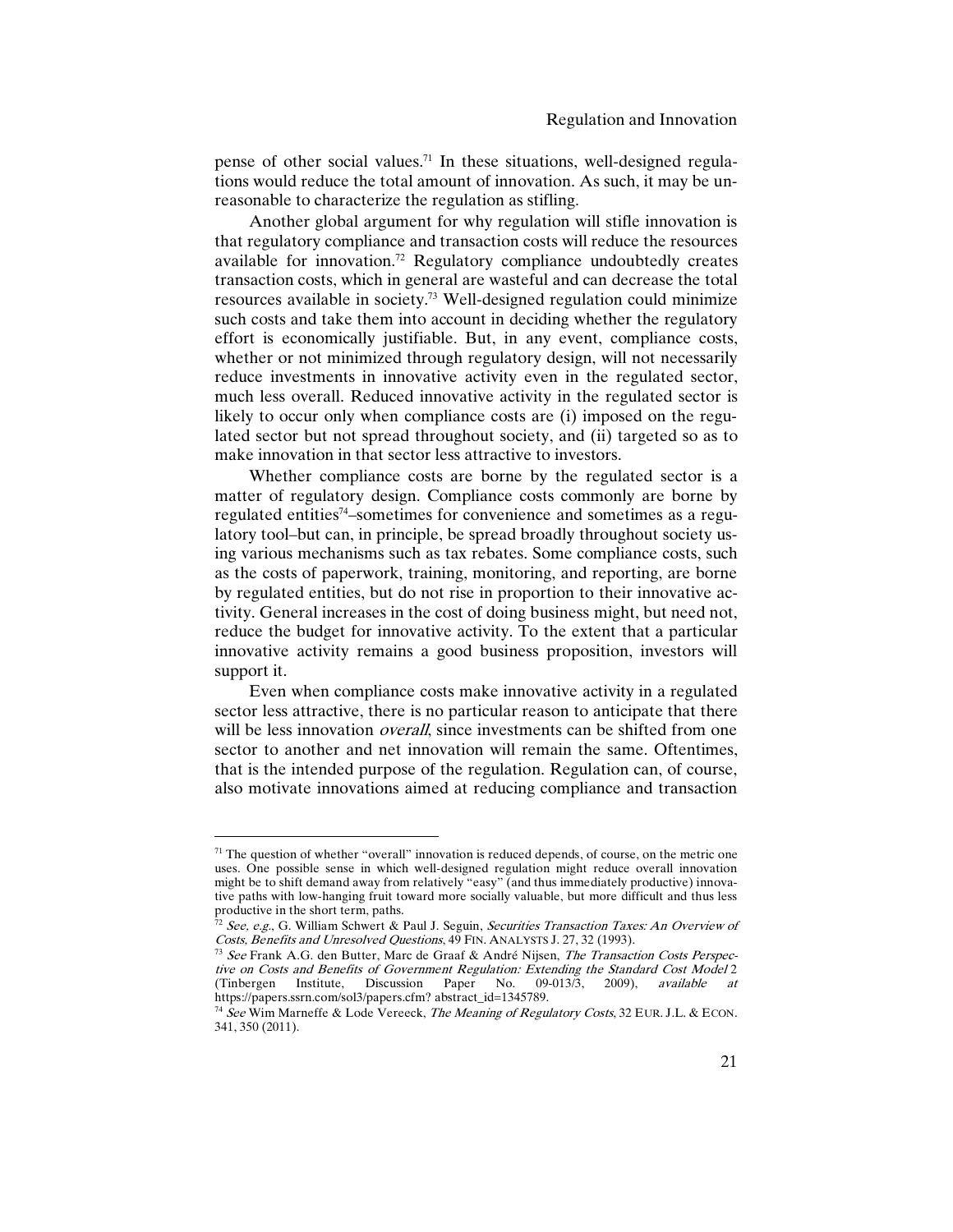costs.75 Thus, only a subset of compliance costs are likely to depress innovative activity in a regulated sector: those that are (i) imposed on innovators in proportion to their innovative activity, (ii) unavoidable through compliance-related innovation, and (iii) not recoupable via first-mover advantages or intellectual property. With the exception of pharmaceutical regulation,76 intellectual property doctrine is not generally designed with compliance costs in mind. As a result, regulations that create these sorts of compliance cost might–on average and depending on how large the costs are–depress overall innovative activity in a regulated sector.

In sum, the above analysis, though highly stylized, rebuts the sweeping contention that "regulation" will "stifle" innovation either through its direct effects on market demand signals or by imposing compliance costs. A regulation's likely effects on innovation depend on its details and overall stifling seems like a fairly peripheral concern. Claims about regulationinduced stifling also fail to consider the stifling effects of non-regulation in a market that is infested with various failures. Indeed, generalized handwringing about regulation's innovation-stifling effects shifts attention away from more specific and important questions regarding regulatory design and the re-direction of innovative activity towards more socially desirable outcomes.

# V. The Interplay Between "Failures of Appropriability" and Realignment of Demand

We now turn to the possible interplay between regulation's realignment of demand and "failures of appropriability." As we have emphasized, the market's portfolio of innovative activity reflects the combination of demand signals with appropriability expectations. By realigning demand signals, regulation necessarily shifts the way that demand interacts with appropriability to induce the portfolio of innovation that the market ultimately produces. In essence, the regulated and unregulated demand portfolios draw innovators' attention to different parts of the appropriability landscape, which can either (i) increase or diminish the regulation's expected social benefits or (ii) leave them unchanged. At the extreme, even a regulation that realigns demand signals perfectly with social preferences could combine with an unfavorable appropriability terrain to induce a portfolio of market innovation that is worse from a social perspective.

<sup>&</sup>lt;sup>75</sup> Winston Harrington, Richard D. Morgenstern, & Peter Nelson, On the Accuracy of Regulatory Cost Estimates, 19 J. POL'Y ANALYSIS & MGMT. 297, 309-10 (2000).

 $76$  The influence of pharmaceutical regulatory costs on patent law is both explicit, see, for example, Drug Price Competition and Patent Term Restoration Act of 1984 (Hatch-Waxman Act) Pub. L. No. 98-417, 98 Stat. 1585 (1984) (codified as amended in title 21 of the U.S.C.) and, arguably, implicit in the way that various general doctrines are interpreted in that arena.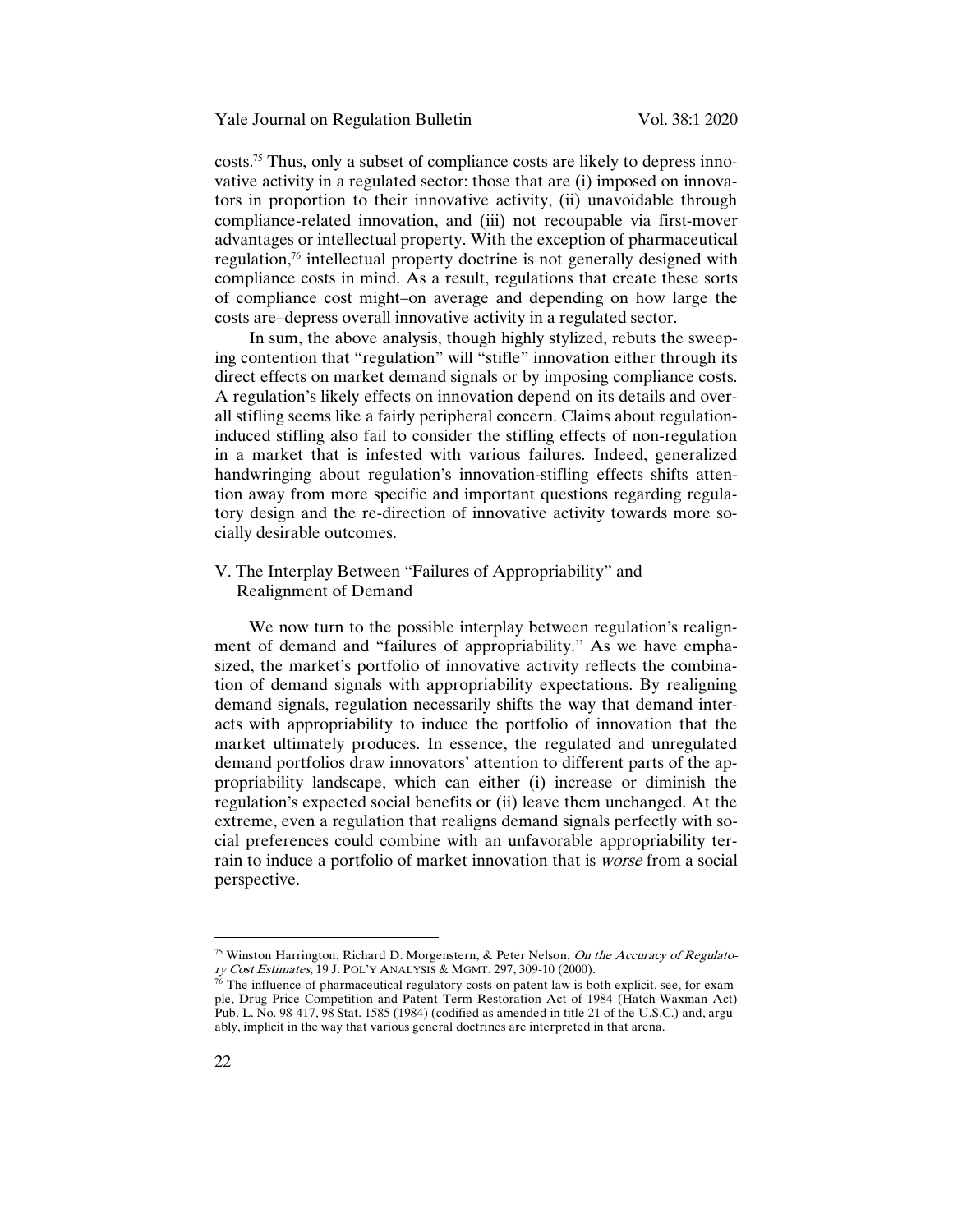One could argue that regulatory design should routinely try to take specific account of such variations in the appropriability terrain. This, however, seems like a fools' errand in the run-of-the-mill case. When variations in the appropriability landscape are small and distributed reasonably uniformly, the parts of the appropriability landscape highlighted by regulated and unregulated demand portfolios are likely to be similarly over and under-compensatory. As discussed above, we ordinarily rely on intellectual property doctrine to smooth out the appropriability landscape in just this way.77 Because intellectual property doctrine has developed to balance the costs of intellectual property protection with the benefits of smoothing out the appropriability terrain, intellectual property law seems to be an appropriate place to focus general debates about whether closer tailoring is appropriate. As a result, regulatory design, in theory and in practice, often proceeds without paying much attention to "failures of appropriability."

Moreover, there is ordinarily no reason to expect that regulation will change the market's overall balance of over and under-compensation in any systematic or significant way. In most contexts, intellectual property will be roughly equally effective (or flawed) for both regulated and unregulated demand portfolios. This is especially likely when regulated and unregulated innovation are of the same technological ilk, as is often the case. Consider, for example, regulations requiring child-resistant packaging for medications and household chemicals. Those regulations surely shift demand for innovation away from easy-opening packaging and toward child-resistant packaging.78 Similarly, environmental regulation shifts demand away from gas guzzlers and toward fuel-efficient vehicles.<sup>79</sup> Presumptively, easy-opening and child-resistant packaging innovations

 $77$  Competition law arguably has a similar role with respect to barriers to entry, though this is an area of contention. See, e.g., Jay Modrall, A Closer Look at Competition Law and Data, COMPETITION L. INT'L 5-6 (2017) ("According to the Franco/German Study, in markets for which access to a large volume or variety of data is important, the need for such data may result in entry barriers when new entrants are unable either to collect or buy access to the same kind of data. . . . On the other hand, the Franco/German Study notes (in a footnote) that big data can also reduce entry barriers, for instance when data can be used by new entrants to identify and satisfy consumer needs."); see also, Daniel L. Rubinfeld & Michal S. Gal, Access Barriers to Big Data, 59 ARIZ. L. REV. 339, 342 (2017); David L. White, Shaping Antitrust Enforcement: Greater Emphasis on Barriers to Entry, 1989 B.Y.U. L. REV. 842, 850 (1989) ("[E]ntry barriers are only one of many factors accepted by the courts in demonstration of attempted monopolization.

<sup>. . . [</sup>A]ntitrust principles are most sensibly constructed when promoting conditions favorable to easy entry and exit"). To the extent that competition law succeeds in removing barriers to entry, this point also applies to it.

<sup>&</sup>lt;sup>78</sup> See, e.g., Vikas Pareek & Alok Khunteta, Pharmaceutical Packaging: Current Trends and Future, 6 INT'L J. OF PHARMACY AND PHARMACEUTICAL SCI. 480, 482 (2014) (explaining certain innovations in child-resistant packaging, which is an "essential criterion" for the success of potent drugs).

 $79$  See Rebecca Bellan, The Grim State of Electric Vehicle Adoption in the U.S., CITYLAB (Oct. 15, 2018), https://www.citylab.com/transportation/2018/10/where-americas-charge-towardselectric-vehicles-stands-today/572857 [https://perma.cc/WLK4-DMQ8] (explaining how California's relatively aggressive environmental regulations have made electric vehicle adoption the highest out of any state).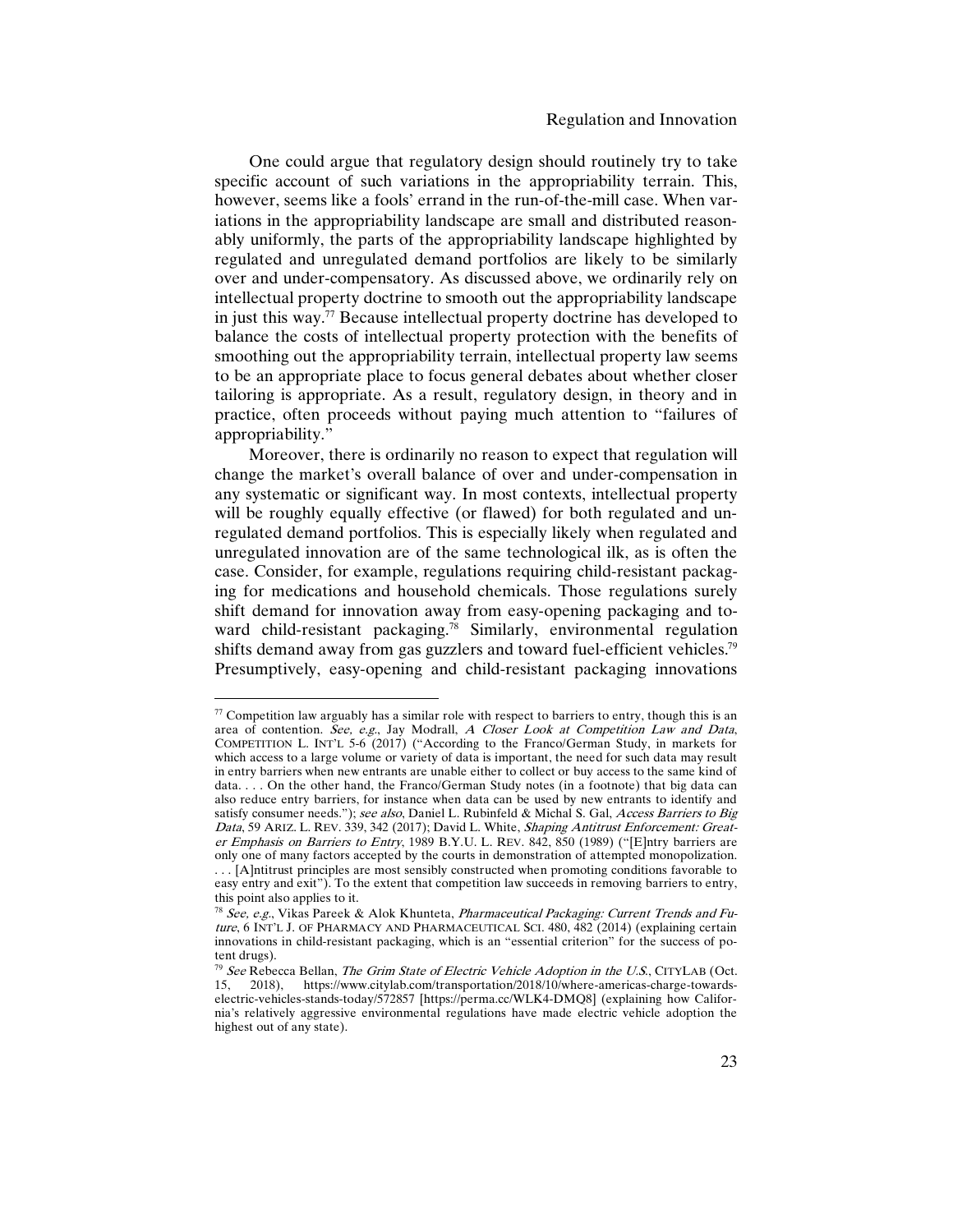are similarly protectable with intellectual property, as are gas guzzling and fuel-efficient innovations. Any differences between the relevant appropriability landscapes are unlikely to be any more severe or systematic than the differences in appropriability that we routinely tolerate under intellectual property doctrine. Another example is R&D tax credits,<sup>80</sup> which stimulate innovative activity by reducing its cost, but do not affect the appropriability of returns from successful R&D, which is determined by standard intellectual property doctrine. In these contexts, it thus makes perfect sense for regulators to leave appropriability concerns to intellectual property and, to some extent, competition law. In fact, that is the standard practice.

In some regulatory contexts, however, demand shifts are correlated significantly with appropriability failures, undercutting the separability assumption. Such correlations can have either positive (in the sense that aligning demand signals with social value systematically mitigates appropriability failure) or negative (in the sense that aligning demand signals with social value systematically exacerbates appropriability failure) effects on the overall social value of market innovation.

Traditional network effects, such as those associated with telephone networks, simultaneously create value for consumers and barriers to entry that deter competitive or follow-on innovation and can lock consumers into less preferable technologies.<sup>81</sup> One way to mitigate appropriability failures in such contexts is to break up networks. However, breaking up networks would simultaneously reduce the networks' value to consumers. When there is this sort of negative correlation, regulatory design should account for tradeoffs between appropriability and demand. In fact, regulatory design in arenas characterized by strong network effects commonly attempts to take these tradeoffs into account explicitly, preserving network benefits for consumers as much as possible, while decreasing barriers to competitive and follow-on innovation.82 Regulatory

<sup>80</sup> See Nicholas Bloom, Rachel Griffith & John van Reenen, Do R&D Tax Credits Work? Evidence from a Panel of Countries 1979-1997, 85 J. PUB. ECON. 1 (2008).

 $81$  See, e.g., Sean Howell, Big Data and Monopolization 4 (2018), available at https://papers.ssrn.com/sol3/papers.cfm?abstract\_id=3123976 ("[D]ata-driven markets tend to feature strong network effects and economies of scale, which create barriers to entry that other firms may have a hard time overcoming."); Jens Prufer & Christoph Schottmuller, Competing with Big Data 2, 15 (2017) available at https://papers.ssrn.com/sol3/papers.cfm?abstract\_id=2918726; Joseph Farrell, *Coordination and* Lock-In: Competition with Switching Costs and Network Effects, in 3 HANDBOOK INDUS. ORG. 1967, 2034 (2007) ("[E]arly choices are powerful, able either to help coordination or to wield disproportionate influence. Thus any early lead in adoptions (whether strategic or accidental) will tend to expand rather than to dissipate. Network markets are 'tippy': early instability and later lock-in.").

<sup>82</sup> See, e.g., Nicholas Economides, Antitrust Issues in Network Industries, in THE REFORM OF EC COMPETITION LAW 343, 367 (Ioannis Kokkoris & Ioannis Lianos eds., 2009) (explaining the U.S. government and European regulators' attempts to maintain competitiveness in the telecommunications industry without destroying the positive externalities from network effects).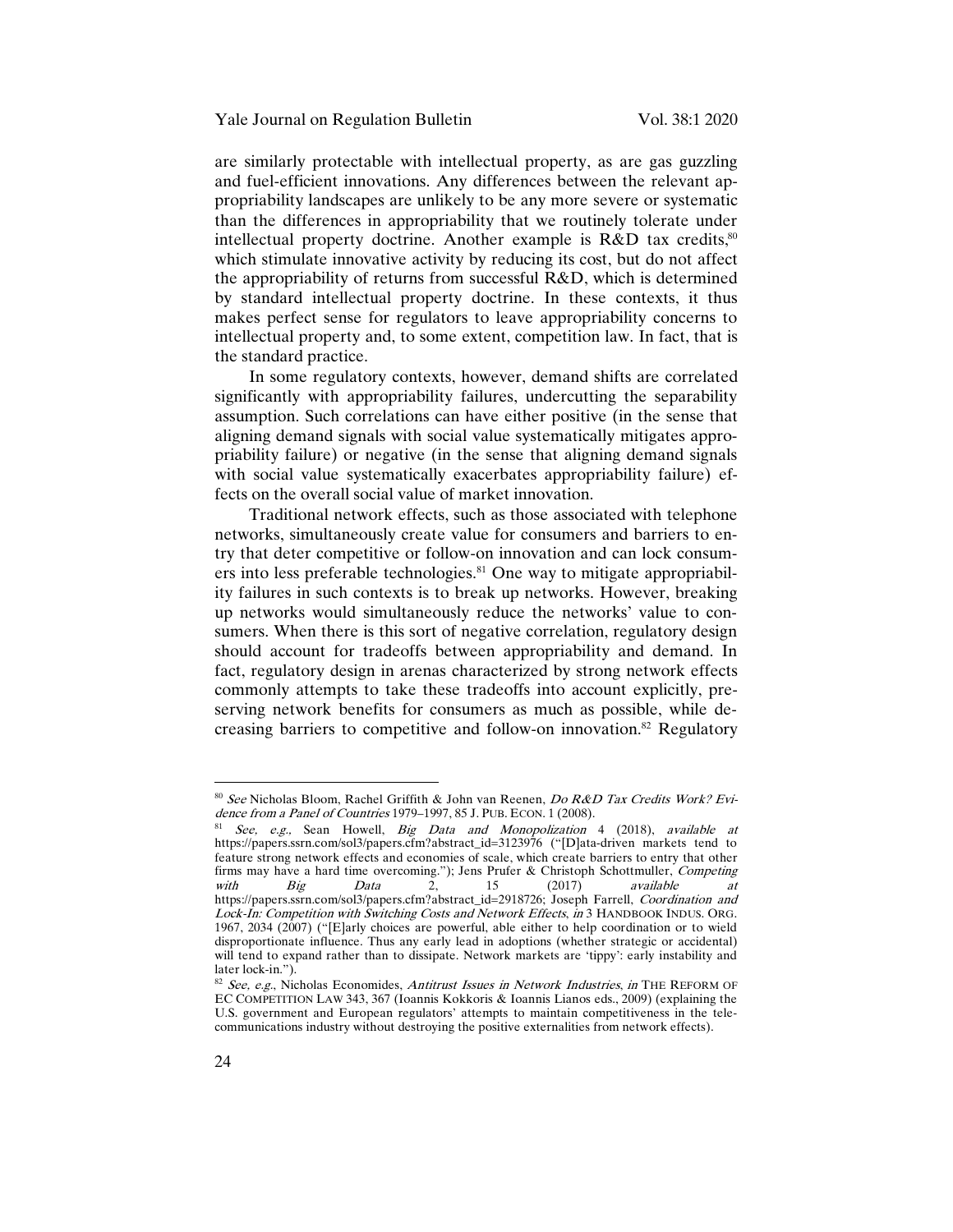approaches of this sort include technological standards, interconnection requirements, and so forth.

Correlation between demand and appropriability can also produce socially desirable side effects. For example, an environmental regulation aimed at encouraging the use of alternative energy sources might increase market demand for solar panels and decrease demand for electricity produced by coal plants. Though the direct effects of this shift in demand may have been the regulation's only intended effect, its ultimate impact would also reflect systematic differences in the extent to which solar panel innovation and coal plant innovation are susceptible to appropriability failures. Thus, if supplying electricity over power lines from power plants creates barriers to entry, but supplying electricity using solar panels does not, electricity markets might become less infected with appropriability failures once the regulation is in place.

Another example from the broadcast media context discussed earlier illustrates how correlations between demand and appropriability can produce either positive or negative side effects, depending on contextual specifics and regulatory details. As discussed above, the advertisingsupported business model was created at least partly in response to gaps in intellectual property law's response to customer free-rider problems. While this business model addresses these free-rider problems, it simultaneously creates misalignment between market demand for programming content and social preferences. Suppose that a regulation is designed to realign broadcast programming content more closely with individual and social preferences by creating barriers to advertiser influence on content. The realigned demand portfolio will presumably be less favorable to advertisers, thus offering smaller returns on investment in content creation. The market's ultimate production of broadcast programming will reflect both the intended demand realignment and this appropriability side effect. The overall result of the regulation could be either socially salutary or socially detrimental. If the unregulated advertising-based business model tends to overcompensate content creators for their upfront costs, the regulation might simultaneously improve the market's satisfaction of consumer and social preferences and mitigate appropriability failures–a win-win result. But if the regulation reduces advertising revenue so much that investments in creating socially desirable content would be under-compensated, the result would be an overall social loss. The result might also be somewhere in between, with the overall evaluation of the regulation dependent on whether the advantages of better alignment with social preferences outweigh the loss of investment in creating socially valuable content. The crucial point is that when correlations between demand and appropriability materialize, one cannot presume separability.

It is also possible, as discussed above, that regulatory compliance costs are correlated with the intensity of innovative activity. When that is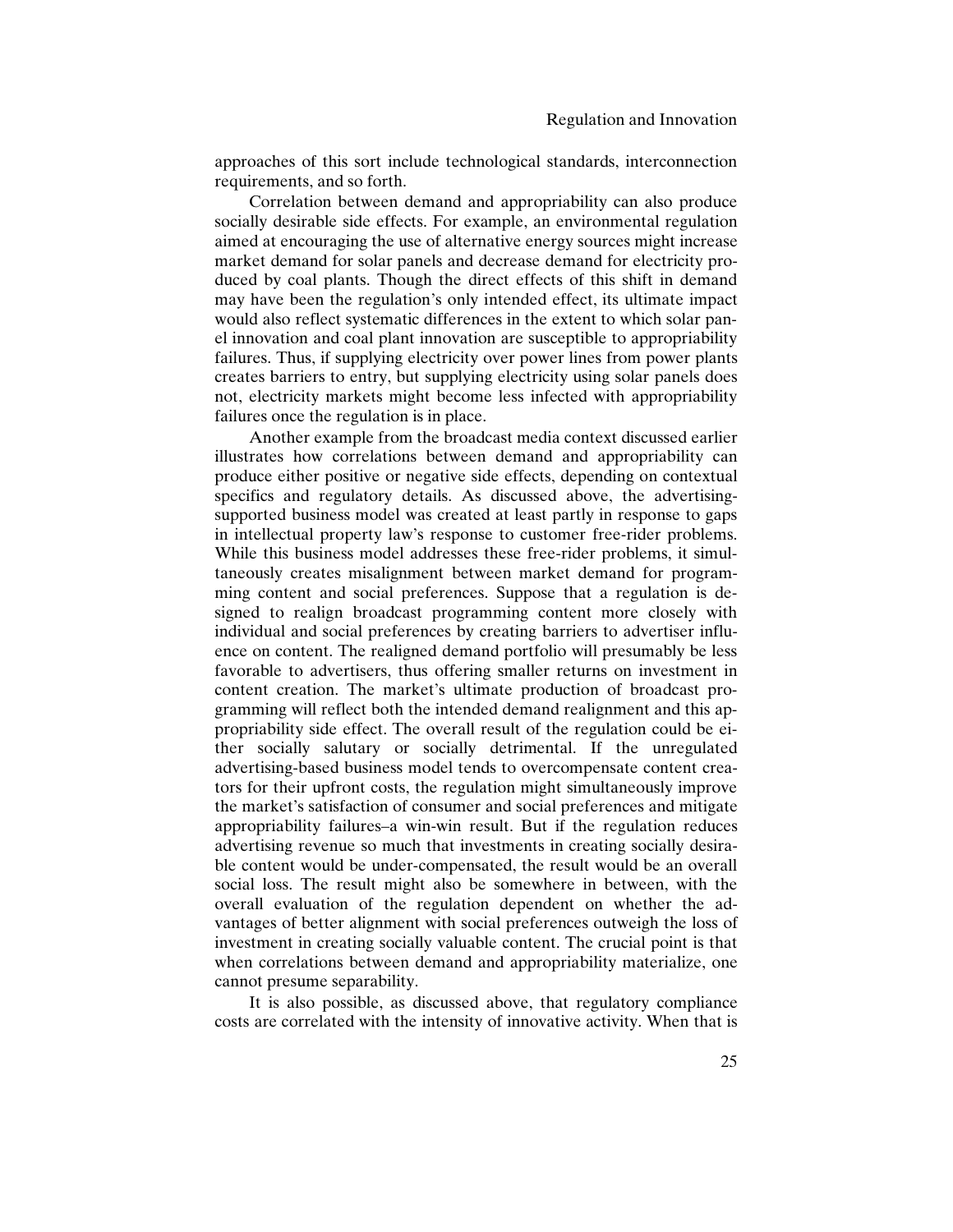the case, regulation effectively raises the upfront cost of innovation, potentially upsetting intellectual property's effectiveness in smoothing out the appropriability landscape. Pharmaceutical regulation arguably imposes this sort of compliance costs.<sup>83</sup> The studies required to meet FDA safety and efficacy standards create high compliance costs that are (i) tacked on to the upfront costs of drug innovation and (ii) not accounted for by intellectual property doctrine.<sup>84</sup> In response to this concern, Congress enacted a complex array of regulatory "fixes," including, a period of "data exclusivity."85 During the data exclusivity period, innovators have an exclusive right to rely on the safety and efficacy data they have submitted to the FDA, preventing generic companies from freeriding on it.<sup>86</sup> Pharmaceutical regulation is probably unusual in having such large innovatorspecific compliance costs and there are debates about whether patent exclusivity truly fails to cover pharmaceutical companies' investments.87 Again, this discussion is simply to illustrate the kinds of situations in which regulatory design and evaluation should take account of appropriability effects.

#### VI. Conclusion

The market's portfolio of innovative activity reflects suppliers' perceptions of market demand mixed with their expectations of appropriability. Regulation's traditional goal is to bring market demand into better alignment with individual and social preferences and values, while intellectual property law (and, at times, competition law) aims to bring suppliers' incentives into line with those preferences by smoothing out the appropriability landscape. In many contexts, these tasks are mostly separable. Regulatory design need not pay much attention to appropriability, while intellectual property doctrine assumes that market demand correctly reflects consumer preferences.

 $83$  See Ron A. Bouchard et al., The Pas De Deux of Pharmaceutical Regulation and Innovation: Who's Leading Whom?, 24 CALIF. L. REV. 1461, 1461 (2009) (arguing that "recent regulatory efforts designed to encourage the development of new and innovative drugs through the provision of strong patent and "linkage" rights, which legally tie drug patenting and drug approval, have in fact had the opposite effect."); see also Lacy G. Thomas, Regulation and Firm Size: FDA Impacts on Innovation, 21 RAND J. ECON. 497 (1990).

<sup>&</sup>lt;sup>84</sup> See Thomas, supra note 83, at 501 (finding that FDA enforcement of premarket testing significantly hurt both firms producing generic or imitative products and small firms, whereas large firms had the resources to work with the "super-experts" who would conduct the required studies by the FDA).

<sup>&</sup>lt;sup>85</sup> See C. Scott Hemphill & Mark A. Lemley, Earning Exclusivity: Generic Drug Incentives and the Hatch-Waxman Act, 77 ANTITRUST L.J. 947, 947 (2011).

 $^{86}$   $\emph{Id.}$ 

<sup>87</sup> See Maxwell R. Morgan, Regulation of Innovation Under Follow-On Biologics Legislation: FDA Exclusivity as an Efficient Incentive Mechanism, 11 COLUM. SCI. & TECH. L. REV. 93, 97 (2010) ("There is an ongoing debate as to whether such FDA exclusivity is a necessary mechanism to prevent erosion of incentives.").